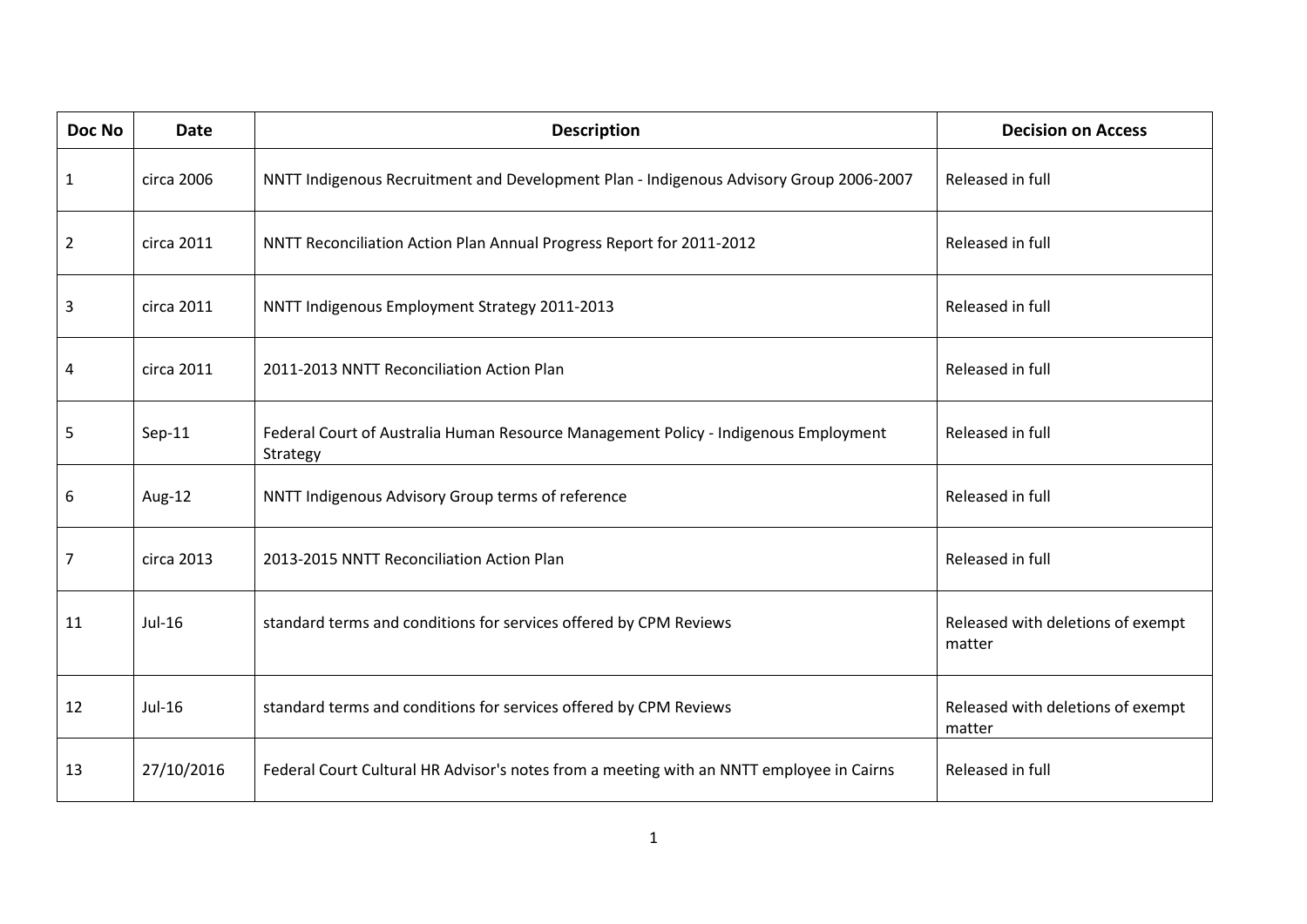| Doc No | <b>Date</b> | <b>Description</b>                                                                                                                                                                | <b>Decision on Access</b>          |
|--------|-------------|-----------------------------------------------------------------------------------------------------------------------------------------------------------------------------------|------------------------------------|
| 14     | 06/02/2017  | a draft of a Reconciliation Action Plan Update                                                                                                                                    | Released in full                   |
| 15     | 07/03/2017  | email chain: last from a Research Director in the NNTT to the Federal Court's Contracts Advisor                                                                                   | Released with deletions, as agreed |
| 16     | 22/03/2017  | email chain: last from Member of the NNTT to Federal Court Cultural HR Advisor                                                                                                    | Released with deletions, as agreed |
| 17     | 22/03/2017  | email chain: last between NNTT Member Cooms and the Federal Court's Cultural HR Advisor                                                                                           | Released in full                   |
| 18     | 23/03/2017  | report by Federal Court Cultural HR Advisor about racial prejudice, institutional racism and<br>racial discrimination experienced by Indigenous staff members of the NNTT         | Released in full                   |
| 19     | 23/03/2017  | email chain: last from EDCS to the Federal Court's Contracts Advisor and others                                                                                                   | Released with deletions, as agreed |
| 20     | 4/04/2017   | email chain: last from the Chief Financial Officer of the Federal Court to a Research Director in<br>the NNTT and others                                                          | Released with deletions, as agreed |
| 21     | 6/04/2017   | revised report by Federal Court Cultural HR Advisor about racial prejudice, institutional racism<br>and racial discrimination experienced by Indigenous staff members of the NNTT | Released with deletions, as agreed |
| 22     | 6/04/2017   | account prepared by the Federal Court's Cultural HR Advisor                                                                                                                       | Released in full                   |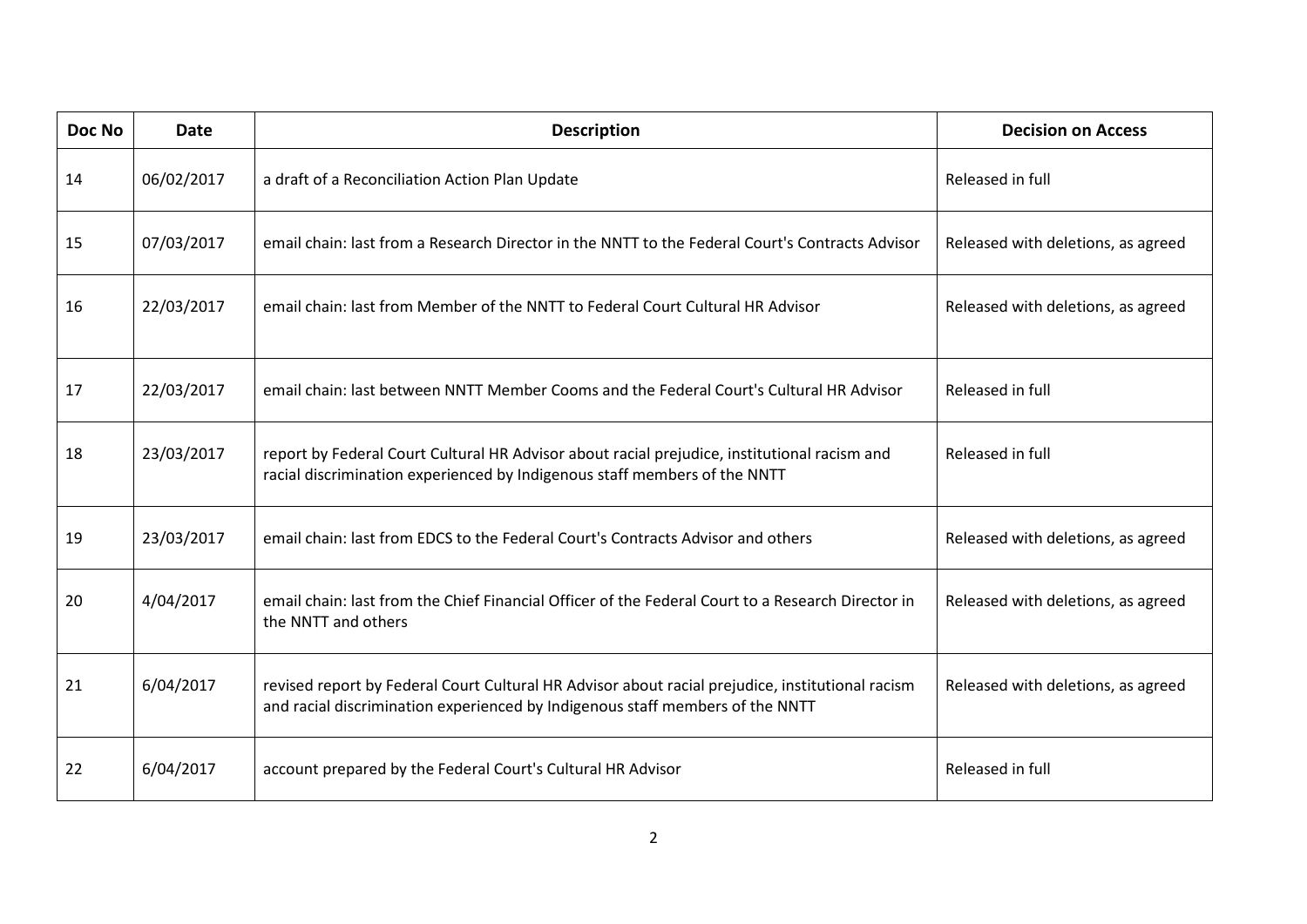| Doc No | <b>Date</b> | <b>Description</b>                                                                                                               | <b>Decision on Access</b>          |
|--------|-------------|----------------------------------------------------------------------------------------------------------------------------------|------------------------------------|
| 23     | 7/04/2017   | email chain: last from EDPCC to EDCS                                                                                             | Released with deletions, as agreed |
| 24     | 12/04/2017  | email chain: last from CEO to Federal Court Native Title Registrar                                                               | Released with deletions, as agreed |
| 25     | 12/04/2017  | email chain: last from EDPCC to CEO and another                                                                                  | Released with deletions, as agreed |
| 26     | 12/04/2017  | email chain: last from Principal Lawyer in the Courts Section of the Department of the Attorney-<br>General to EDPCC and another | Released with deletions, as agreed |
| 27     | 12/04/2017  | email chain: last from CEO to EDPCC                                                                                              | Released with deletions, as agreed |
| 28     | 12/04/2017  | email chain: last from EDCS to CEO                                                                                               | Released with deletions, as agreed |
| 29     | 18/04/2017  | email chain: last from CEO to EDCS and another                                                                                   | Released with deletions, as agreed |
| 30     | 21/04/2017  | email from President of the NNTT to CEO in relation to a prospective discussion                                                  | Released with deletions, as agreed |
| 31     | 21/04/2017  | email from EDPCC to Probity Auditor                                                                                              | Released with deletions, as agreed |
| 32     | 27/04/2017  | email chain: last from CEO to EDCS                                                                                               | Released with deletions, as agreed |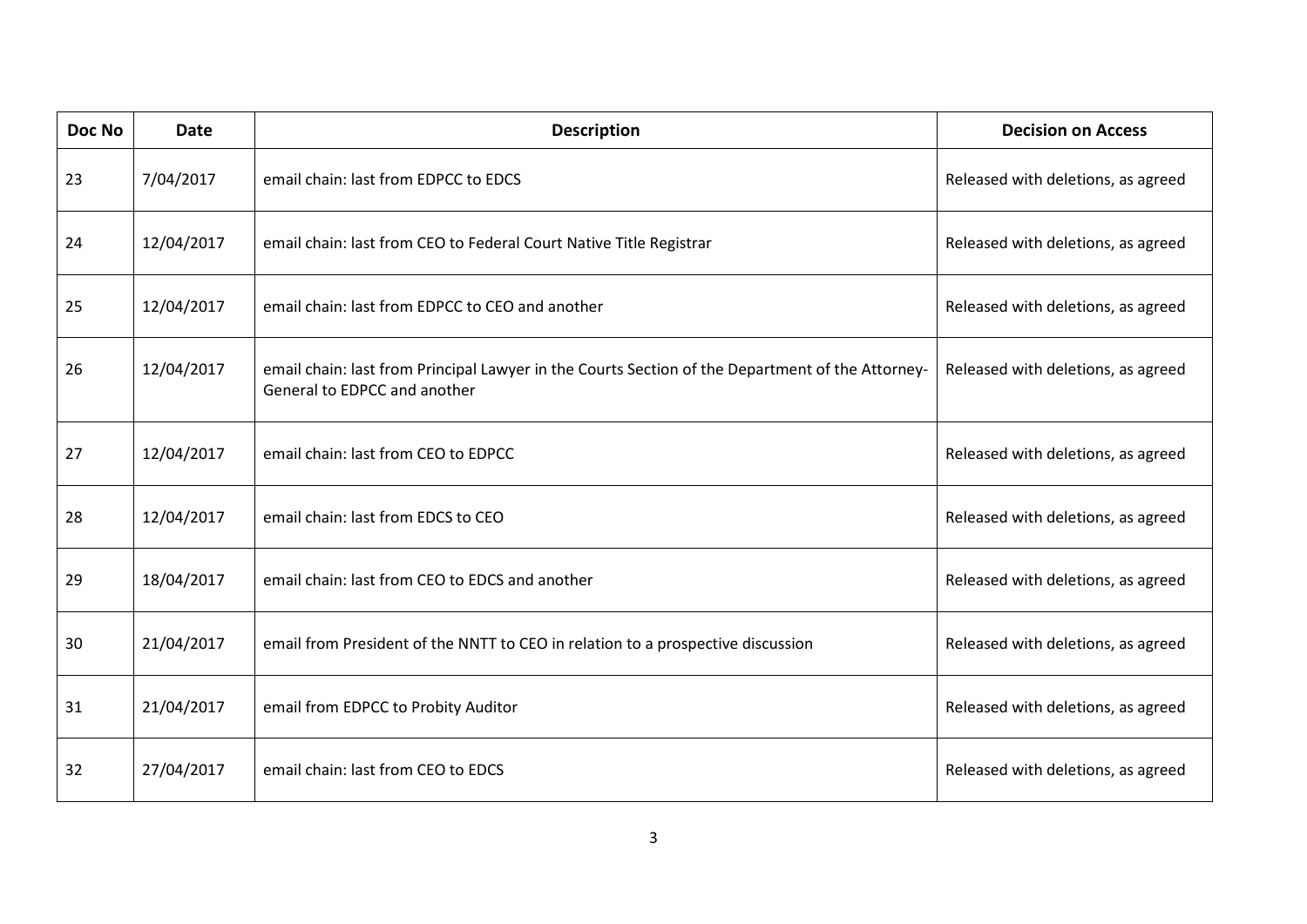| Doc No | <b>Date</b> | <b>Description</b>                                                                      | <b>Decision on Access</b>          |
|--------|-------------|-----------------------------------------------------------------------------------------|------------------------------------|
| 33     | 28/04/2017  | a draft NNTT Organisational Cultural Change Plan                                        | Released in full                   |
| 34     | 2/05/2017   | email chain: last from CEO to President of the NNTT                                     | Released with deletions, as agreed |
| 35     | 2/05/2017   | email chain: last from President of the NNTT to CEO                                     | Released with deletions, as agreed |
| 36     | 8/05/2017   | email chain: last from EDPCC to CEO and another                                         | Released with deletions, as agreed |
| 37     | 8/05/2017   | email chain: last from EDPCC to CEO and another                                         | Released with deletions, as agreed |
| 38     | 8/05/2017   | email chain: last from CEO to President of the NNTT                                     | Released with deletions, as agreed |
| 39     | 8/05/2017   | professional profile of an external consultant to assist with an external investigation | Released in full                   |
| 40     | 8/05/2017   | email chain: last from President of the NNTT to CEO                                     | Released with deletions, as agreed |
| 41     | 8/05/2017   | email chain: last from Executive Director of CPM Reviews to CEO and another             | Released with deletions, as agreed |
| 42     | 8/05/2017   | email chain: last from CEO to Executive Director of CPM Reviews and EDPCC and another   | Released with deletions, as agreed |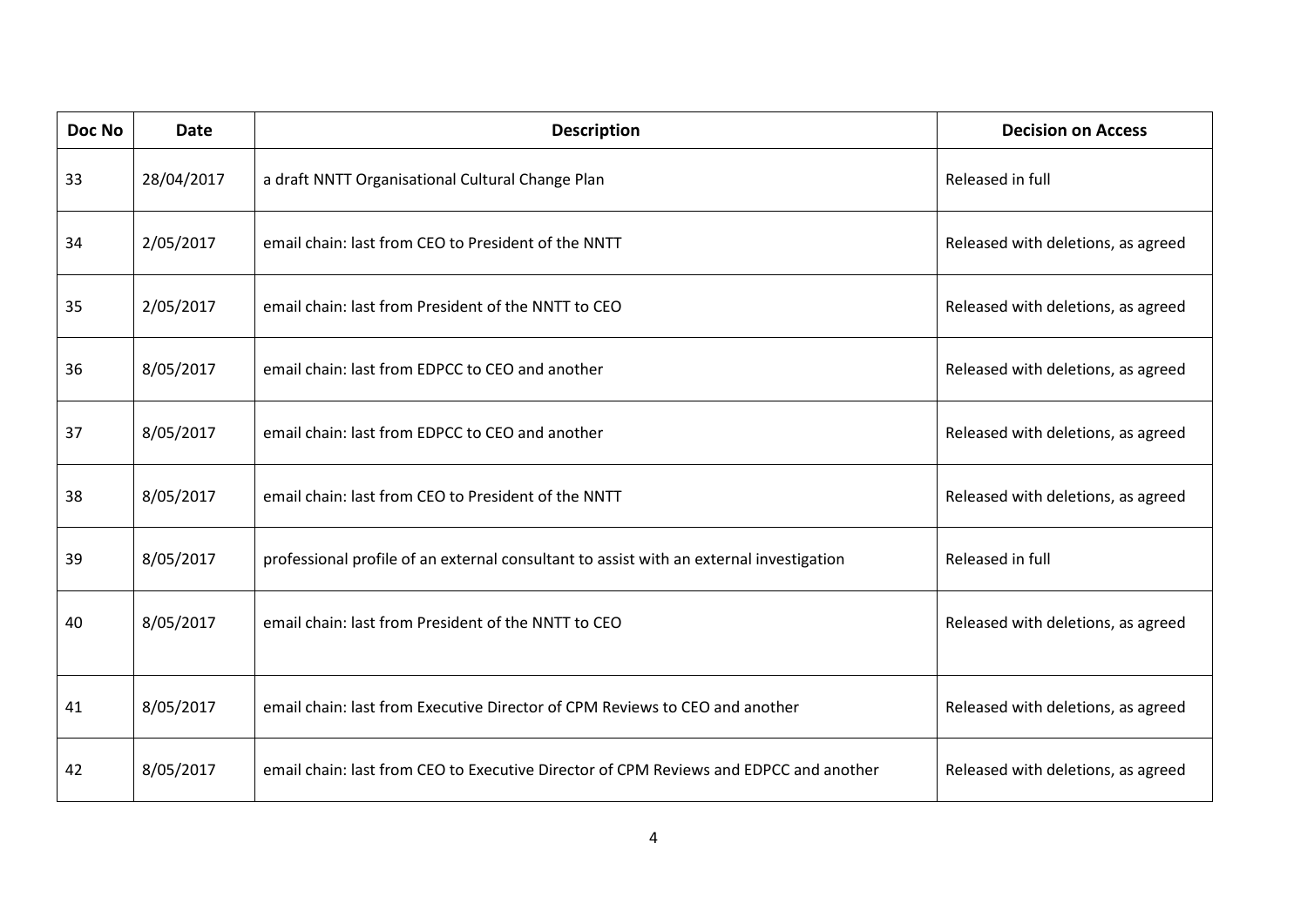| Doc No | <b>Date</b> | <b>Description</b>                                                            | <b>Decision on Access</b>          |
|--------|-------------|-------------------------------------------------------------------------------|------------------------------------|
| 43     | 8/05/2017   | email chain: last from President of the NNTT to CEO                           | Released with deletions, as agreed |
| 44     | 8/05/2017   | email chain: last from CEO to Probity Auditor and another                     | Released with deletions, as agreed |
| 45     | 8/05/2017   | email chain: last from Senior Reviewer to CEO and others                      | Released with deletions, as agreed |
| 46     | 8/05/2017   | email chain: last from President of the NNTT to CEO                           | Released with deletions, as agreed |
| 47     | 8/05/2017   | email from Member of the NNTT to EDPCC and another                            | Released with deletions, as agreed |
| 48     | 8/05/2017   | email chain: last from EDPCC to Member of the NNTT                            | Released in full                   |
| 49     | 8/05/2017   | email chain: last from CEO to Senior Reviewer and another                     | Released with deletions, as agreed |
| 50     | 9/05/2017   | email chain: last from President of the NNTT to CEO and others                | Released with deletions, as agreed |
| 51     | 10/05/2017  | email chain: last from EDCS to EDPCC and another                              | Released with deletions, as agreed |
| 52     | 10/05/2017  | email chain: last from CEO to Deputy Principal Registrar of the Federal Court | Released with deletions, as agreed |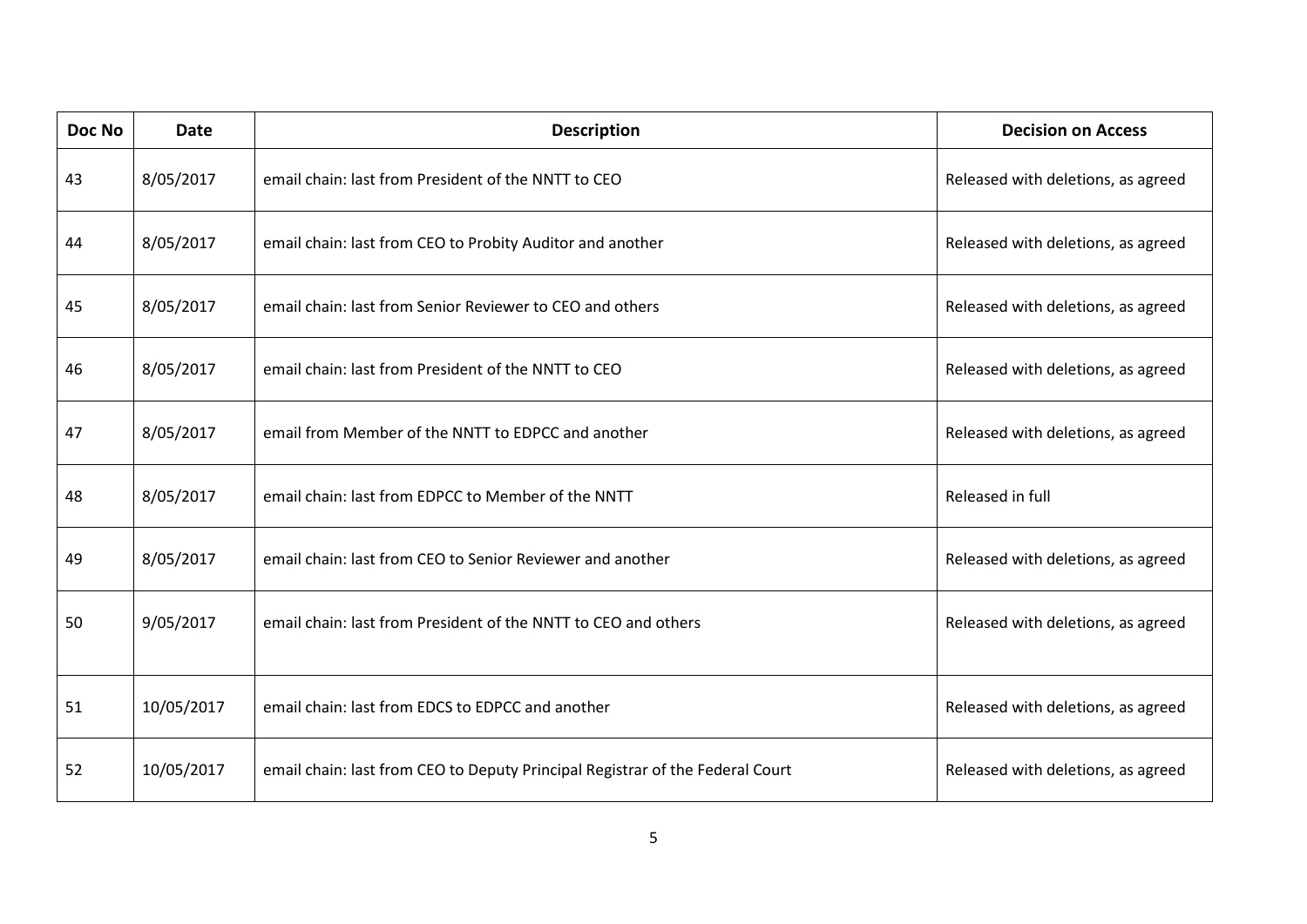| Doc No | <b>Date</b> | <b>Description</b>                                                                | <b>Decision on Access</b>          |
|--------|-------------|-----------------------------------------------------------------------------------|------------------------------------|
| 53     | 10/05/2017  | email chain: last from Deputy Principal Registrar of the Federal Court to the CEO | Released with deletions, as agreed |
| 54     | 10/05/2017  | email chain: last from CEO to EDCS                                                | Released with deletions, as agreed |
| 55     | 10/05/2017  | email chain: last from President of the NNTT to Senior Reviewer and others        | Released with deletions, as agreed |
| 56     | 10/05/2017  | email chain: last email from EDPCC to EDCS and others                             | Released in full                   |
| 57     | 11/05/2017  | email chain: last from EDCS to CEO of the Supreme Court of Victoria               | Released with deletions, as agreed |
| 58     | 12/05/2017  | email chain: last from President of the NNTT to CEO                               | Released with deletions, as agreed |
| 59     | 12/05/2017  | email chain: last from President of the NNTT to CEO                               | Released with deletions, as agreed |
| 60     | 12/05/2017  | email chain: last from CEO to Senior Reviewer and others                          | Released with deletions, as agreed |
| 61     | 12/05/2017  | email chain: last from EDCS to CEO of the Supreme Court of Victoria               | Released with deletions, as agreed |
| 62     | 12/05/2017  | email chain: last from EDCS to EDPCC and another                                  | Released with deletions, as agreed |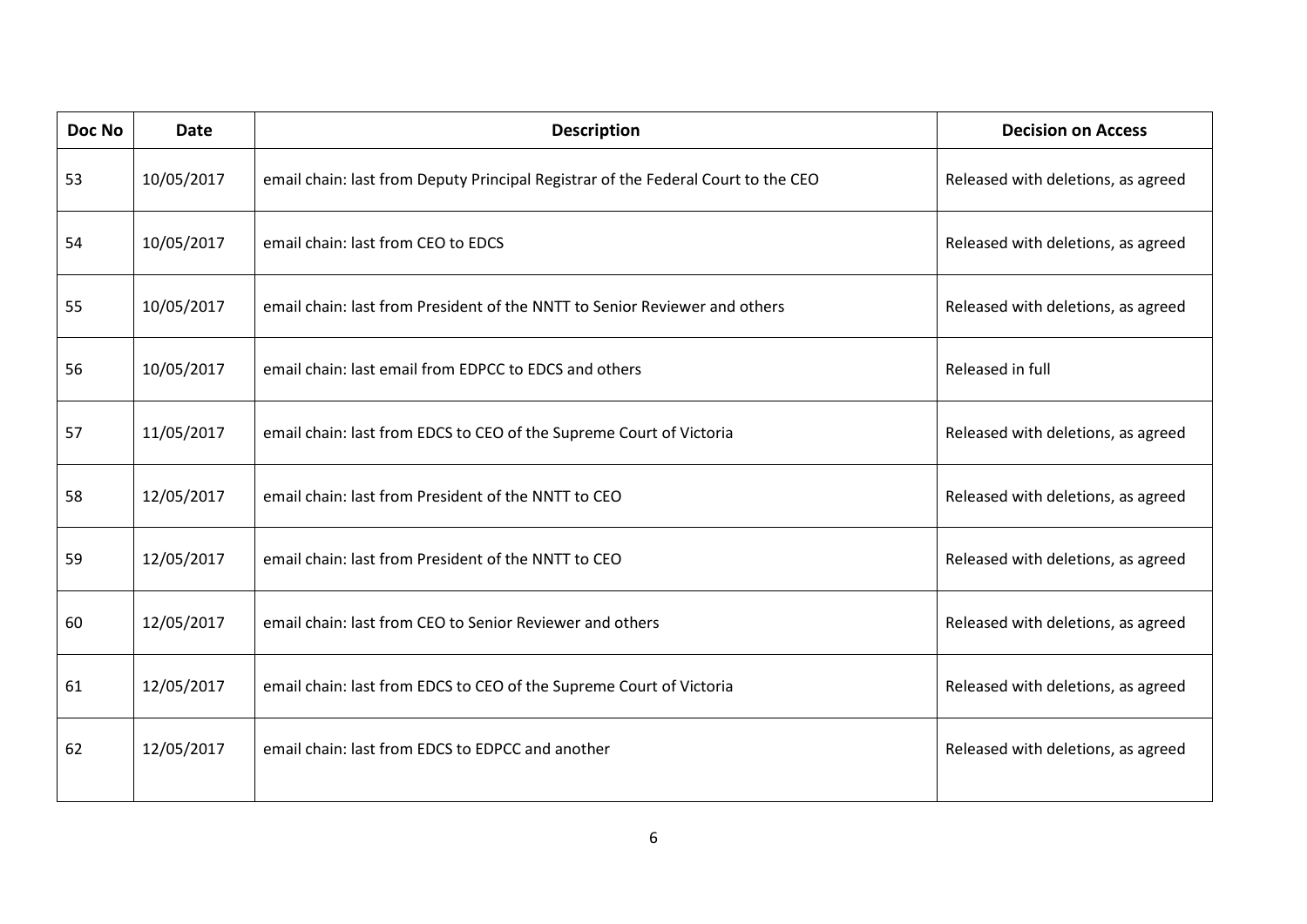| Doc No | <b>Date</b> | <b>Description</b>                                                       | <b>Decision on Access</b>          |
|--------|-------------|--------------------------------------------------------------------------|------------------------------------|
| 63     | 15/05/2017  | email chain: last from CEO to Senior Reviewer and others                 | Released with deletions, as agreed |
| 64     | 16/05/2017  | email from CEO to the Probity Auditor                                    | Released with deletions, as agreed |
| 65     | 16/05/2017  | email chain: last from CEO to Principal Reviewer                         | Released with deletions, as agreed |
| 66     | 16/05/2017  | email chain: last from CEO to Senior Reviewer                            | Released with deletions, as agreed |
| 67     | 18/05/2017  | email chain: last from Probity Auditor to the CEO                        | Released with deletions, as agreed |
| 68     | 18/05/2017  | email chain: last from CEO to Probity Auditor                            | Released with deletions, as agreed |
| 69     | 23/05/2017  | email chain: last from Senior Reviewer to Principal Reviewer and another | Released with deletions, as agreed |
| 70     | 24/05/2017  | email chain: last from President of the NNTT to CEO                      | Released with deletions, as agreed |
| 71     | 24/05/2017  | email chain: last from Senior Reviewer to Principal Reviewer and another | Released with deletions, as agreed |
| 72     | 24/05/2017  | "Plan of Action" document setting out the stages of review               | Released in full                   |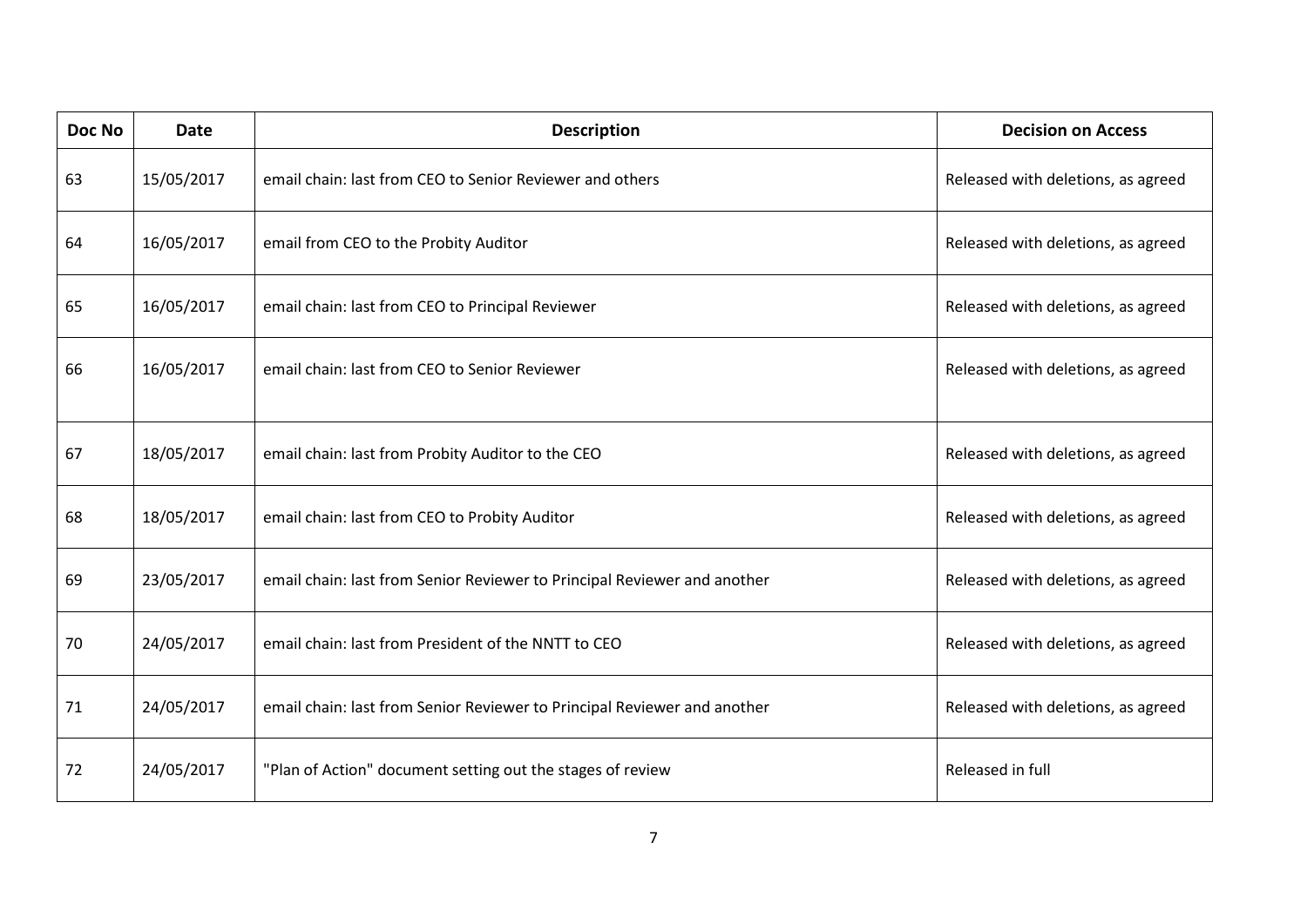| Doc No | <b>Date</b> | <b>Description</b>                                                         | <b>Decision on Access</b>          |
|--------|-------------|----------------------------------------------------------------------------|------------------------------------|
| 73     | 24/05/2017  | email chain: last from President of the NNTT to CEO and another            | Released with deletions, as agreed |
| 74     | 24/05/2017  | email chain: last from CEO to EDPCC                                        | Released with deletions, as agreed |
| 75     | 24/05/2017  | email chain: last from CEO to EDPCC and another                            | Released with deletions, as agreed |
| 76     | 24/05/2017  | email chain: last from a Member of the NNTT to EDPCC                       | Release with deletions, as agreed  |
| 77     | 25/05/2017  | email chain: last from CEO to EDPCC                                        | Released with deletions, as agreed |
| 78     | 25/05/2017  | email chain: last from Senior Reviewer to President of the NNTT and others | Released with deletions, as agreed |
| 79     | 25/05/2017  | Updated "Plan of Action" document setting out stages of review             | Released in full                   |
| 80     | 25/05/2017  | email chain: last from President of the NNTT to Senior Reviewer and others | Released with deletions, as agreed |
| 81     | 25/05/2017  | an email from EDPPC to Senior Reviewer                                     | Released with deletions, as agreed |
| 82     | 26/05/2017  | email chain: last from CEO to EDPCC and another                            | Released with deletions, as agreed |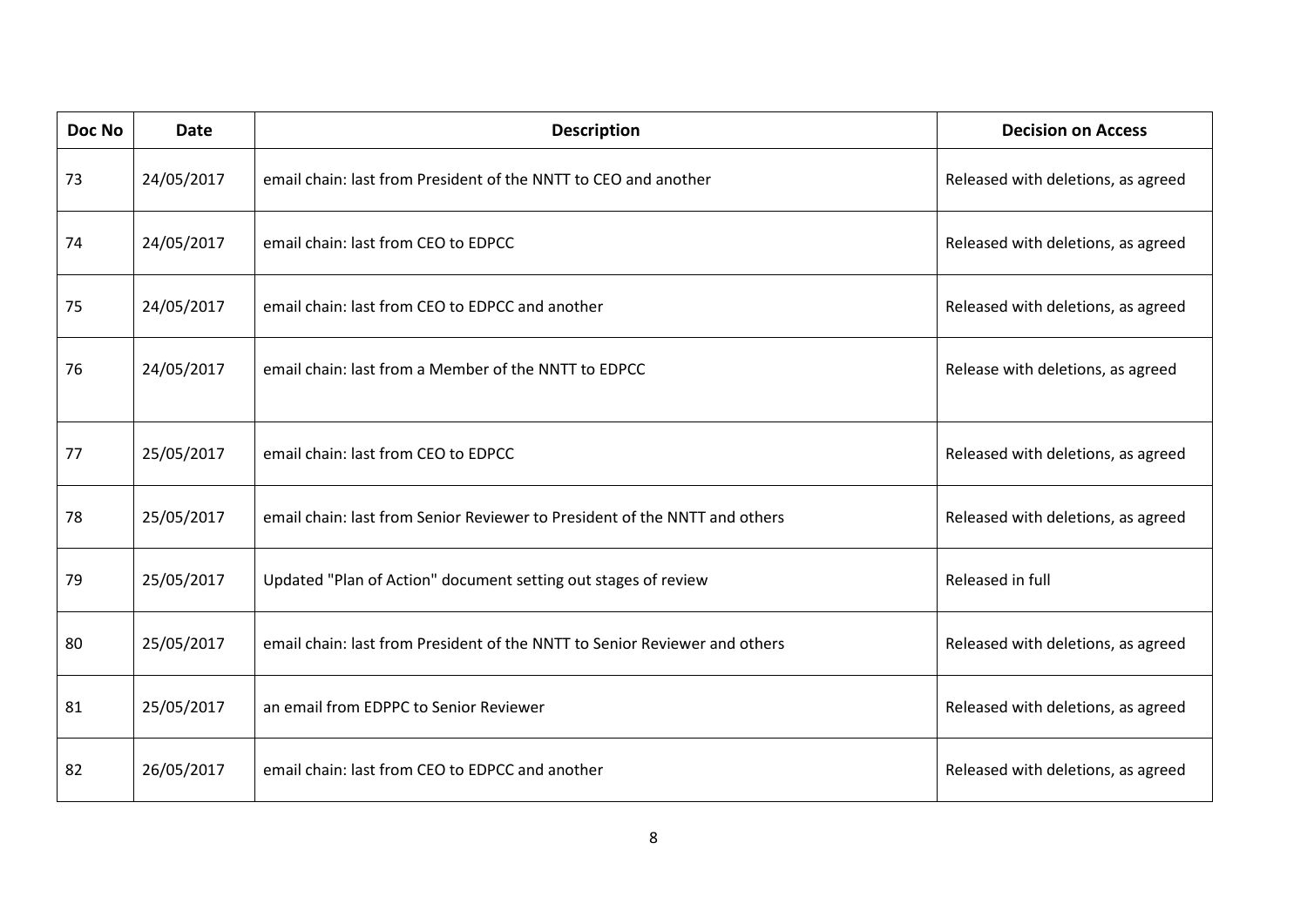| Doc No | <b>Date</b> | <b>Description</b>                                                                                                    | <b>Decision on Access</b>                   |
|--------|-------------|-----------------------------------------------------------------------------------------------------------------------|---------------------------------------------|
| 83     | 29/05/2017  | email from Executive Director of CPM Reviews to CEO and another in relation to quotes to<br>engage Senior Reviewer    | Released with deletions, as agreed          |
| 84     | 29/05/2017  | "Quote to Conduct a Preliminary Review and Environment Scan" from Executive Director of<br>CPM Reviews to CEO         | Released with deletions of exempt<br>matter |
| 85     | 29/05/2017  | email from Executive Director of CPM Reviews to CEO and another in relation to quotes to<br>engage Senior Reviewer    | Released with deletions, as agreed          |
| 86     | 29/05/2017  | revised "Quote to Conduct a Preliminary Review and Environment Scan" from Executive<br>Director of CPM Reviews to CEO | Released with deletions of exempt<br>matter |
| 87     | 29/05/2017  | email chain: last from CEO to EDPCC                                                                                   | Released with deletions, as agreed          |
| 88     | 29/05/2017  | email chain: last from CEO to Executive Director of CPM Reviews                                                       | Released with deletions, as agreed          |
| 89     | 30/05/2017  | email from EDPCC to Principal Reviewer                                                                                | Released with deletions, as agreed          |
| 90     | 30/05/2017  | email chain: last from CEO to President of the NNTT                                                                   | Released with deletions, as agreed          |
| 91     | 30/05/2017  | email chain: last from CEO to EDPCC                                                                                   | Released with deletions, as agreed          |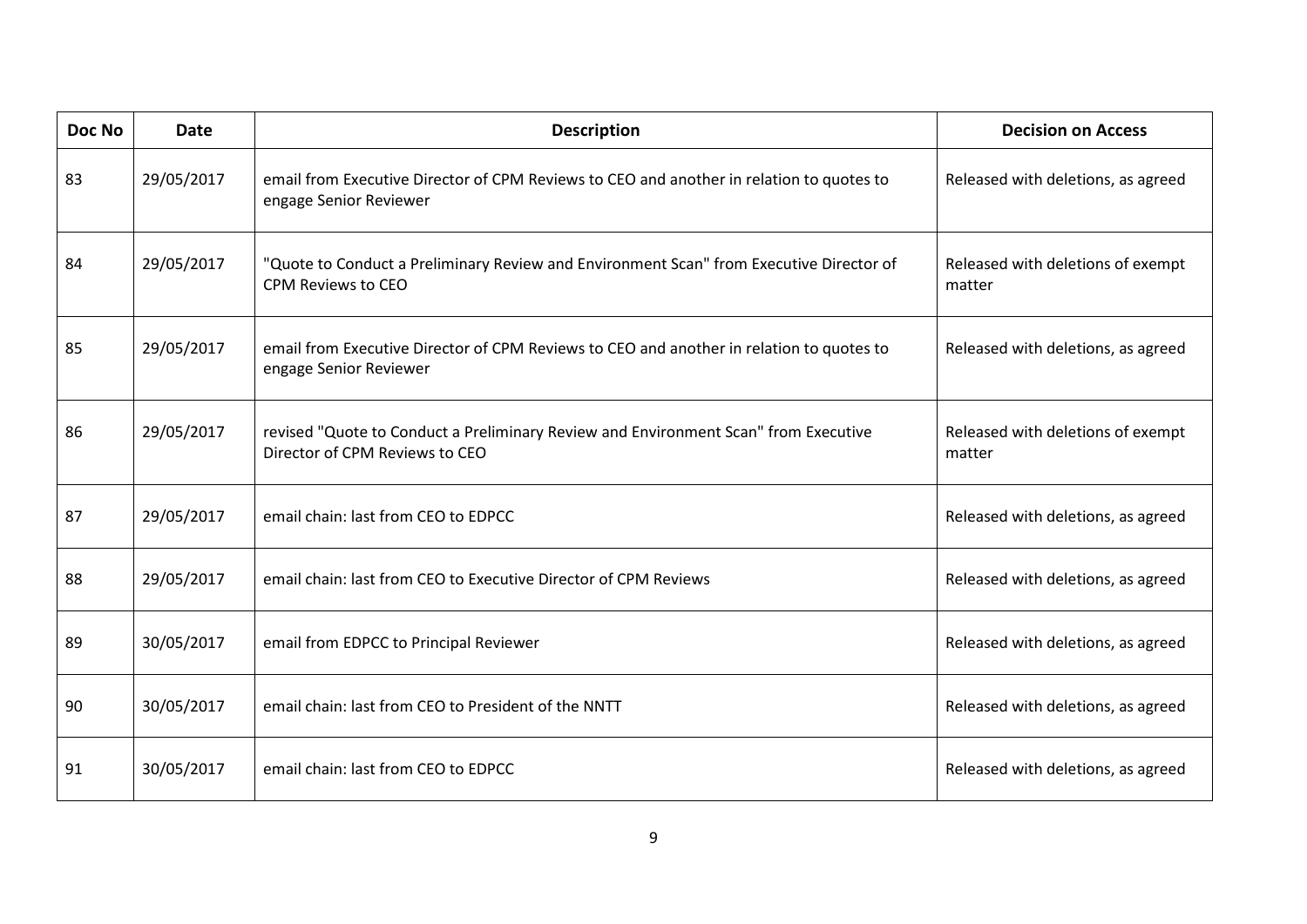| Doc No | <b>Date</b> | <b>Description</b>                                                                       | <b>Decision on Access</b>                   |
|--------|-------------|------------------------------------------------------------------------------------------|---------------------------------------------|
| 92     | 30/05/2017  | email chain: last from CEO to Executive Director of CPM Reviews and others               | Released with deletions, as agreed          |
| 93     | 31/05/2017  | quote from Principal Reviewer to conduct a collaborative investigation                   | Released with deletions of exempt<br>matter |
| 94     | $May-17$    | a draft Indigenous Employment Strategy for the NNTT and Federal Court of Australia       | Released in full                            |
| 95     | 1/06/2017   | email from Principal Reviewer to EDPCC in relation to quote to engage Principal Reviewer | Released with deletions, as agreed          |
| 96     | 1/06/2017   | email chain: last from EDCS to CEO                                                       | Released with deletions, as agreed          |
| 97     | 1/06/2017   | email chain: last from CEO to President of the NNTT                                      | Released with deletions, as agreed          |
| 98     | 1/06/2017   | email chain: last from EDPCC to Principal Reviewer                                       | Released with deletions, as agreed          |
| 99     | 5/06/2017   | email chain: last from President of the NNTT to CEO                                      | Released with deletions, as agreed          |
| 100    | 5/06/2017   | email chain: last from CEO to President of the NNTT                                      | Released with deletions, as agreed          |
| 101    | 5/06/2017   | email chain: last from President of the NNTT to CEO                                      | Released with deletions, as agreed          |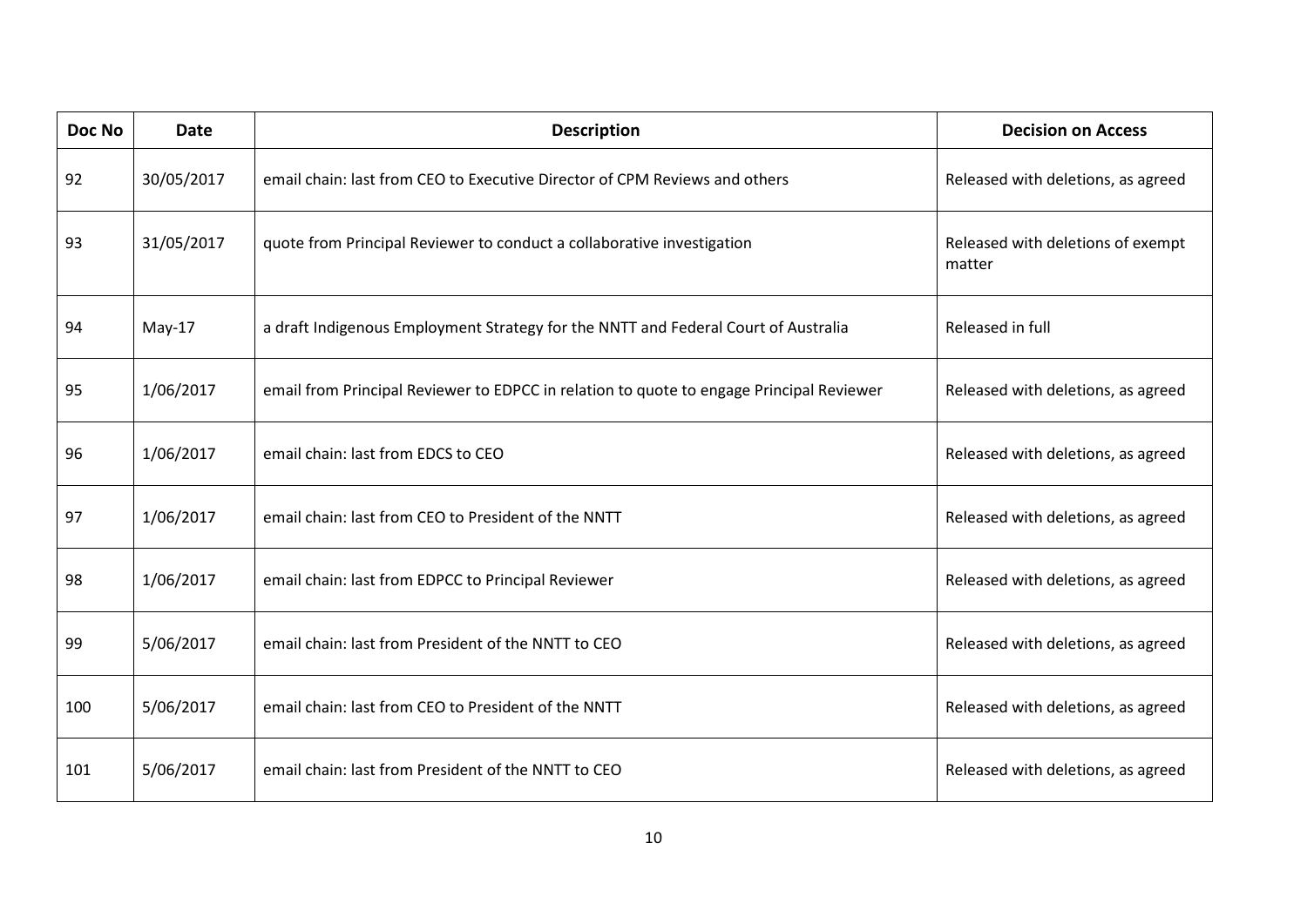| Doc No | <b>Date</b> | <b>Description</b>                                                                                                                      | <b>Decision on Access</b>          |
|--------|-------------|-----------------------------------------------------------------------------------------------------------------------------------------|------------------------------------|
| 102    | 5/06/2017   | an email from EDPCC to Probity Auditor                                                                                                  | Released with deletions, as agreed |
| 103    | 5/06/2017   | email chain: last from EDPCC to CEO and another                                                                                         | Released with deletions, as agreed |
| 104    | 6/06/2017   | draft of the proposed text of an invitation to people in the NNTT to participate in interviews                                          | Released in full                   |
| 105    | 6/06/2017   | email chain: last from EDPCC to Executive Director of CPM Reviews and another                                                           | Released with deletions, as agreed |
| 106    | 6/06/2017   | email from EDPCC to Principal Reviewer                                                                                                  | Released with deletions, as agreed |
| 107    | 6/06/2017   | email from Senior Reviewer to EDPCC about the text of interview invitations                                                             | Released with deletions, as agreed |
| 108    | 6/06/2017   | first draft invitation template                                                                                                         | Released in full                   |
| 109    | 7/06/2017   | email chain: last from EDPCC to CEO and another                                                                                         | Released with deletions, as agreed |
| 110    | 7/06/2017   | email from CEO to EDPCC about the text of an invitation to NNTT staff members in relation to<br>participation in interviews             | Released with deletions, as agreed |
| 111    | 7/06/2017   | email from EDPCC to Senior Reviewer about the text of an invitation to NNTT staff members in<br>relation to participation in interviews | Released with deletions, as agreed |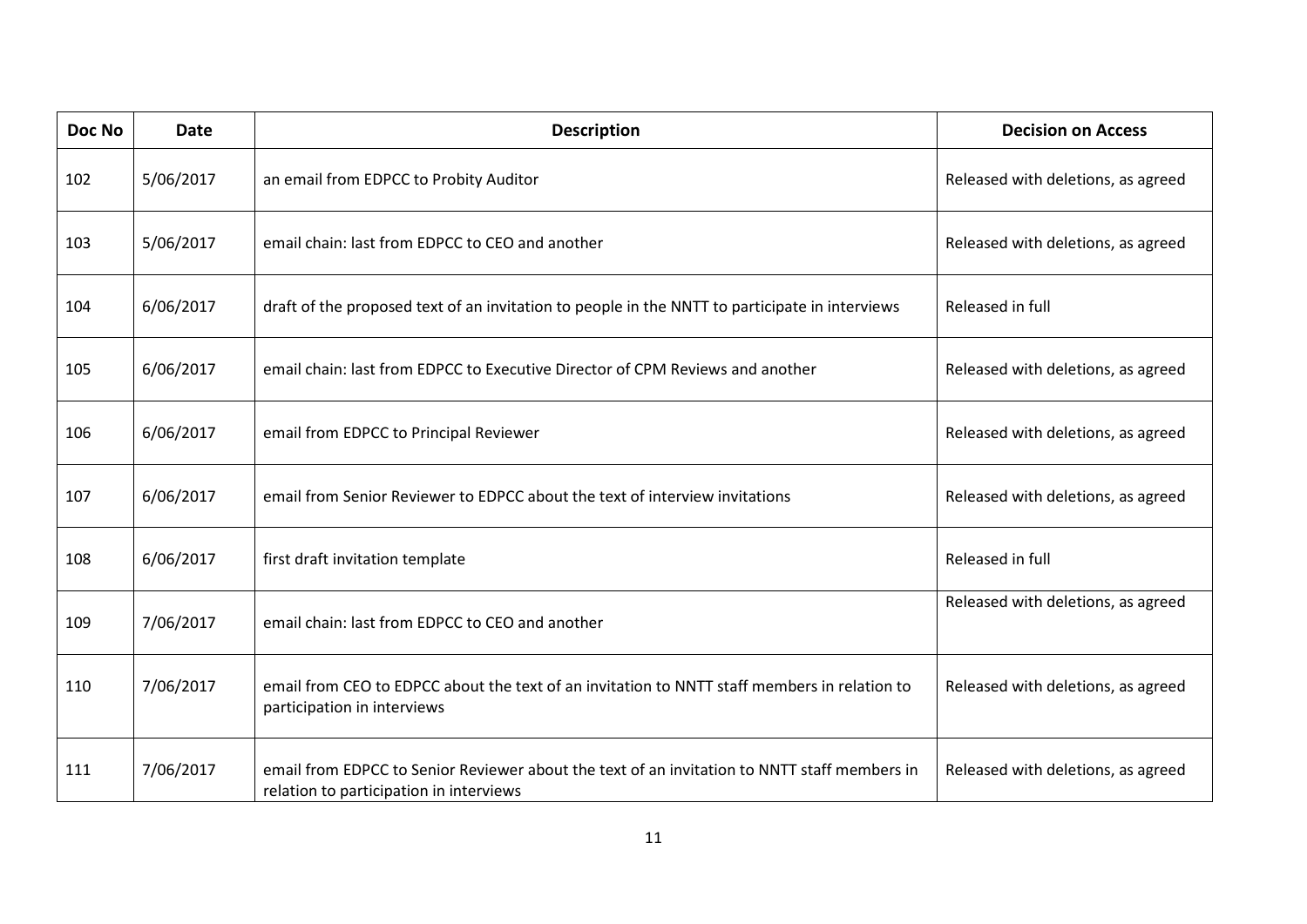| Doc No | <b>Date</b> | <b>Description</b>                                                                                                               | <b>Decision on Access</b>          |
|--------|-------------|----------------------------------------------------------------------------------------------------------------------------------|------------------------------------|
| 112    | 7/06/2017   | email from CEO to Deputy Secretary - Legal Services and Families Group in the Attorney-<br>General's Department and another      | Released with deletions, as agreed |
| 113    | 7/06/2017   | draft of the proposed text of an invitation to people in the NNTT to participate in interviews<br>with amendment made by the CEO | Released in full                   |
| 114    | 7/06/2017   | email chain: last from EDPCC to Senior Reviewer and others                                                                       | Released with deletions, as agreed |
| 115    | 7/06/2017   | email from EDPCC to Senior Reviewer and another                                                                                  | Released in full                   |
| 116    | 7/06/2017   | email chain: last from Senior Reviewer to EDPCC and others                                                                       | Released with deletions, as agreed |
| 117    | 7/06/2017   | Flight details                                                                                                                   | Released in full                   |
| 118    | 7/06/2017   | <b>Updated flight details</b>                                                                                                    | Released in full                   |
| 119    | 7/06/2017   | "Plan of action"                                                                                                                 | Released in full                   |
| 120    | 7/06/2017   | email from the Senior Reviewer to EDPCC                                                                                          | Released with deletions, as agreed |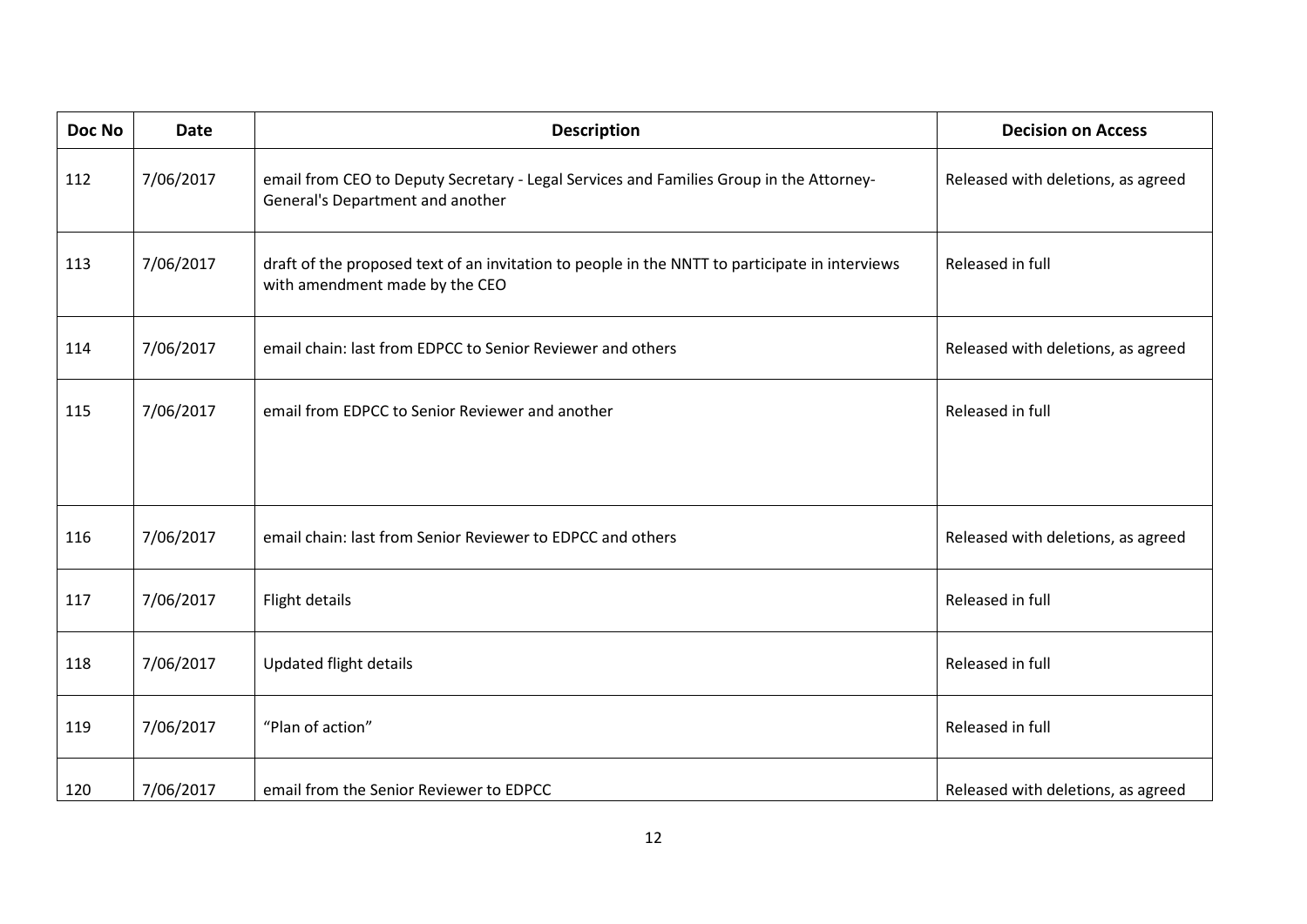| Doc No | <b>Date</b> | <b>Description</b>                                                                                                                | <b>Decision on Access</b>          |
|--------|-------------|-----------------------------------------------------------------------------------------------------------------------------------|------------------------------------|
| 121    | 7/06/2017   | draft all staff notice                                                                                                            | Released in full                   |
| 122    | 7/06/2017   | draft invitation template                                                                                                         | Released in full                   |
| 123    | 8/06/2017   | email from Principal Reviewer to EDPCC                                                                                            | Released in full                   |
| 124    | 8/06/2017   | email chain: last from Executive Assistant to the CEO to Reviewers and another                                                    | Released with deletions, as agreed |
| 125    | 8/06/2017   | <b>Travel bookings</b>                                                                                                            | Released in full                   |
| 126    | 8/06/2017   | email chain: last from EDPCC to Senior Reviewer and another                                                                       | Released with deletions, as agreed |
| 127    | 8/06/2017   | email chain: last from Probity Auditor to EDPCC                                                                                   | Released with deletions, as agreed |
| 128    | 8/06/2017   | revised draft all staff notice                                                                                                    | Released in full                   |
| 129    | 8/06/2017   | revised draft invitation template to those selected NNTT staff member requesting their<br>participation in the planned interviews | Released in full                   |
| 130    | 8/06/2017   | email chain: last from CEO to Executive Assistant to the CEO                                                                      | Released with deletions, as agreed |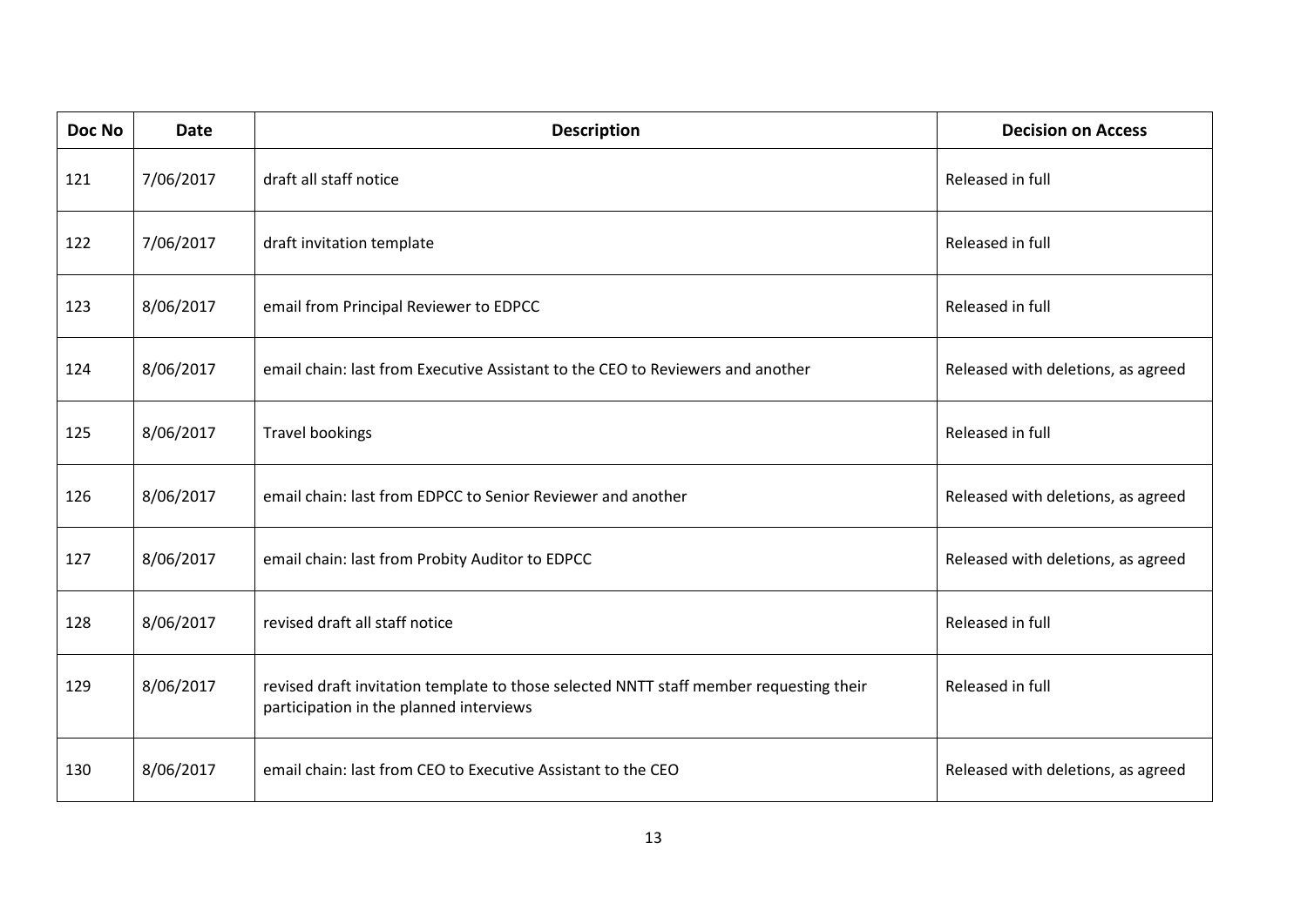| Doc No | <b>Date</b> | <b>Description</b>                                                                                                | <b>Decision on Access</b>          |
|--------|-------------|-------------------------------------------------------------------------------------------------------------------|------------------------------------|
| 131    | 8/06/2017   | email chain: last from President of the NNTT to CEO                                                               | Released with deletions, as agreed |
| 132    | 8/06/2017   | email chain: last from Senior Reviewer to Executive Assistant to the CEO and others                               | Released with deletions, as agreed |
| 133    | 8/06/2017   | further revised draft all staff notice                                                                            | Released in full                   |
| 134    | 8/06/2017   | further revised draft invitation template                                                                         | Released in full                   |
| 135    | 9/06/2017   | email chain: last from an Assistant Director of Human Resources - Federal Court to Senior<br>Reviewer             | Released with deletions, as agreed |
| 136    | 9/06/2017   | email chain: last from EDPCC to Senior Reviewer and another                                                       | Released with deletions, as agreed |
| 137    | 9/06/2017   | email chain: last from Senior Reviewer to an Assistant Director of Human Resources - Federal<br>Court and another | Released with deletions, as agreed |
| 138    | 9/06/2017   | email chain: last from Senior Reviewer to EDPCC and another-others                                                | Released with deletions, as agreed |
| 139    | 9/06/2017   | QBT - e-ticket for Senior Reviewer                                                                                | Released in full                   |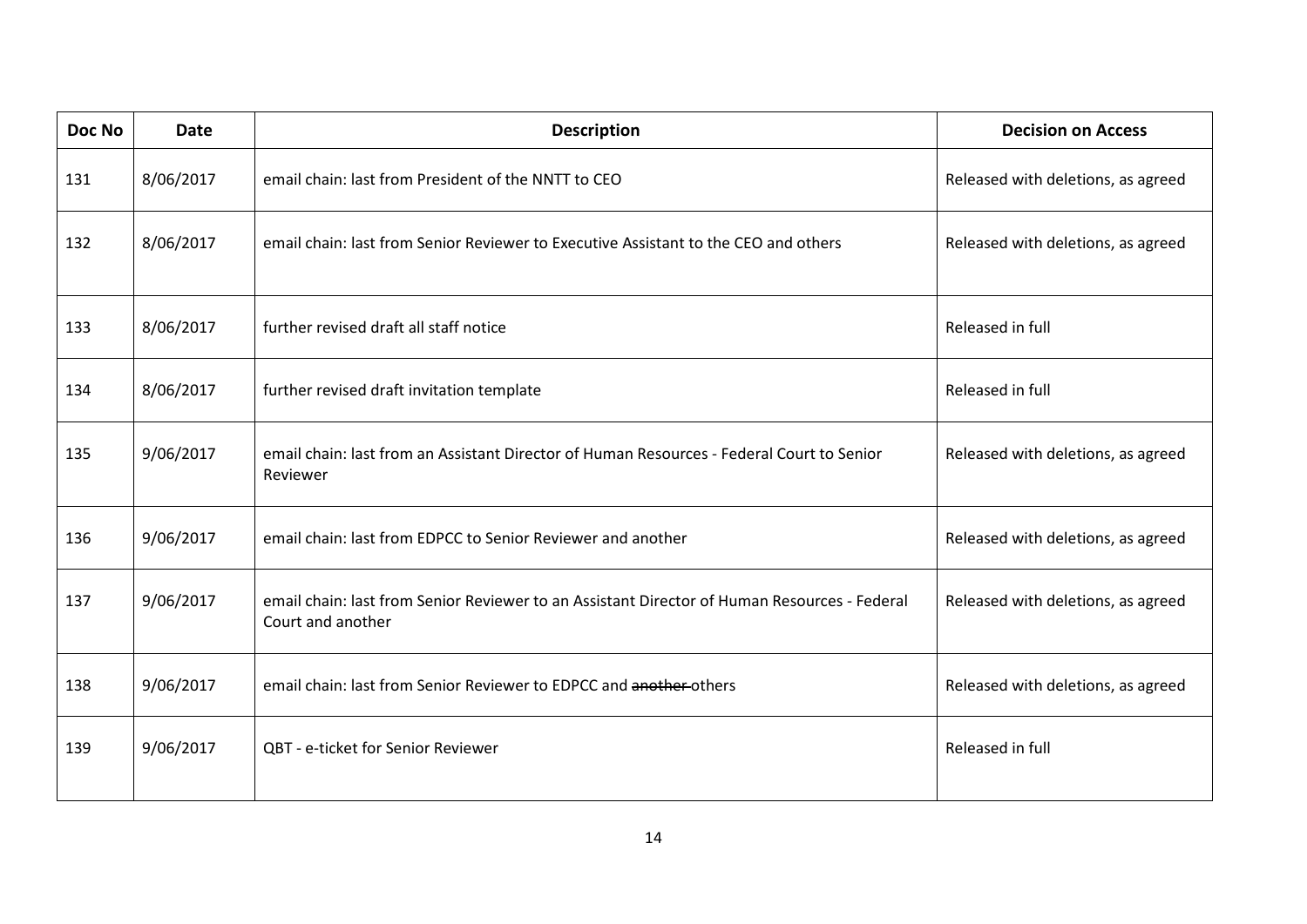| Doc No | <b>Date</b> | <b>Description</b>                                                                                           | <b>Decision on Access</b>          |
|--------|-------------|--------------------------------------------------------------------------------------------------------------|------------------------------------|
| 140    | 9/06/2017   | email chain: last email from EDPCC to an Assistant Director of Human Resources - Federal Court<br>and others | Released with deletions, as agreed |
| 141    | 9/06/2017   | email chain: last email from EDPCC to CEO                                                                    | Released with deletions, as agreed |
| 142    | 9/06/2017   | email chain: last email from Senior Reviewer to EDPCC                                                        | Released with deletions, as agreed |
| 143    | 9/06/2017   | email chain: last from EDPCC to CEO and another                                                              | Released with deletions, as agreed |
| 144    | 9/06/2017   | email from CEO to President of the NNTT                                                                      | Released in full                   |
| 145    | 9/06/2017   | second further revised draft all staff notice                                                                | Released in full                   |
| 146    | 9/06/2017   | second further revised draft invitation template                                                             | Released in full                   |
| 147    | 9/06/2017   | email chain: last from President of the NNTT to Deputy Principal Registrar's legal assistant                 | Released with deletions, as agreed |
| 148    | 9/06/2017   | final all staff notice for signature                                                                         | Released in full                   |
| 149    | 9/06/2017   | final invitation template for signature                                                                      | Released in full                   |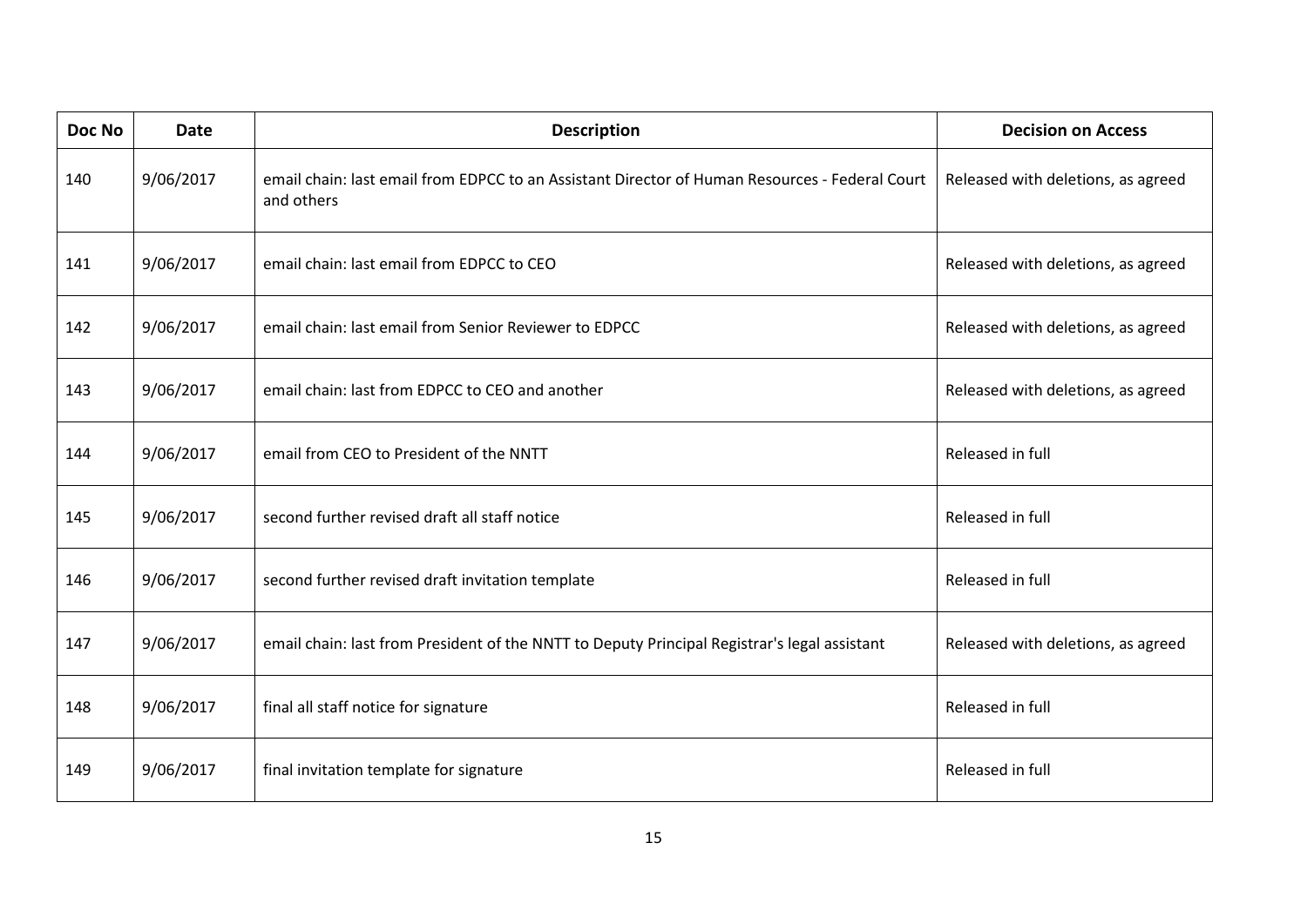| Doc No | <b>Date</b> | <b>Description</b>                                                                                                                                           | <b>Decision on Access</b>          |
|--------|-------------|--------------------------------------------------------------------------------------------------------------------------------------------------------------|------------------------------------|
| 150    | 9/06/2017   | email from CEO to all Members and staff in the NNTT                                                                                                          | Released with deletions, as agreed |
| 151    | 9/06/2017   | signed all staff notice                                                                                                                                      | Released in full                   |
| 152    | 11/06/2017  | email chain: last from Senior Reviewer to the President of the NNTT and others                                                                               | Released with deletions, as agreed |
| 153    | 11/06/2017  | email chain: last from President of the NNTT to Reviewers and others                                                                                         | Released with deletions, as agreed |
| 154    | 11/06/2017  | email chain: last from President of the NNTT to Reviewers and others                                                                                         | Released with deletions, as agreed |
| 155    | 12/06/2017  | script of the NNTT President's explanation to the staff of the NNTT of an investigation being<br>conducted by the Federal Court                              | Released in full                   |
| 156    | 12/06/2017  | letter - Community and Public Sector Union to CEO and President of NNTT                                                                                      | Released with deletions, as agreed |
| 157    | 13/06/2017  | email chain: last from CEO to the Deputy Principal Registrar of the Federal Court                                                                            | Released with deletions, as agreed |
| 158    | 13/06/2017  | email chain: last from EDPCC to CEO                                                                                                                          | Released with deletions, as agreed |
| 159    | 13/06/2017  | email to Reviewers about the script of the NNTT President's explanation to the staff of the<br>NNTT of an investigation being conducted by the Federal Court | Released with deletions, as agreed |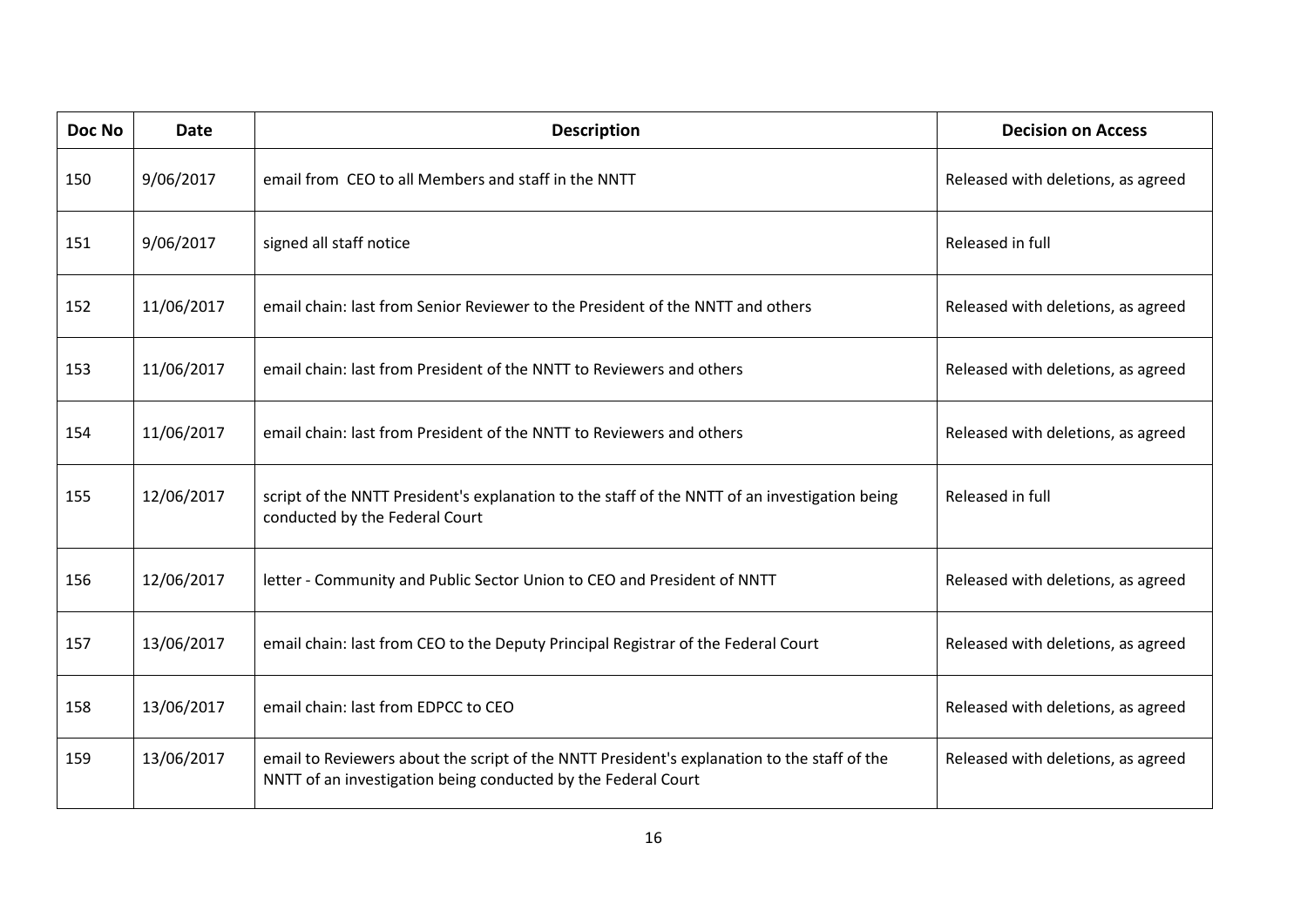| Doc No | <b>Date</b> | <b>Description</b>                                                                                                | <b>Decision on Access</b>          |
|--------|-------------|-------------------------------------------------------------------------------------------------------------------|------------------------------------|
| 160    | 13/06/2017  | email chain: last from an Assistant Director of Human Resources - Federal Court to Senior<br>Reviewer and another | Released with deletions, as agreed |
| 161    | 13/06/2017  | email chain: last from an Assistant Director of Human Resources - Federal Court to Senior<br>Reviewer and another | Released with deletions, as agreed |
| 162    | 13/06/2017  | email from an Assistant Director of Human Resources - Federal Court to Senior Reviewer                            | Released with deletions, as agreed |
| 163    | 13/06/2017  | email from an Assistant Director of Human Resources - Federal Court to Senior Reviewer                            | Released with deletions, as agreed |
| 164    | 13/06/2017  | email from an Assistant Director of Human Resources - Federal Court to Senior Reviewer and<br>others              | Released with deletions, as agreed |
| 165    | 13/06/2017  | email chain: last from an Assistant Director of Human Resources - Federal Court to Senior<br>Reviewer             | Released with deletions, as agreed |
| 166    | 13/06/2017  | email chain: last from EDPCC to an Assistant Director of Human Resources - Federal Court and<br>others            | Released with deletions, as agreed |
| 167    | 13/06/2017  | email chain: last from Research Director in the NNTT to CEO and President of the NNTT and<br>another              | Released with deletions, as agreed |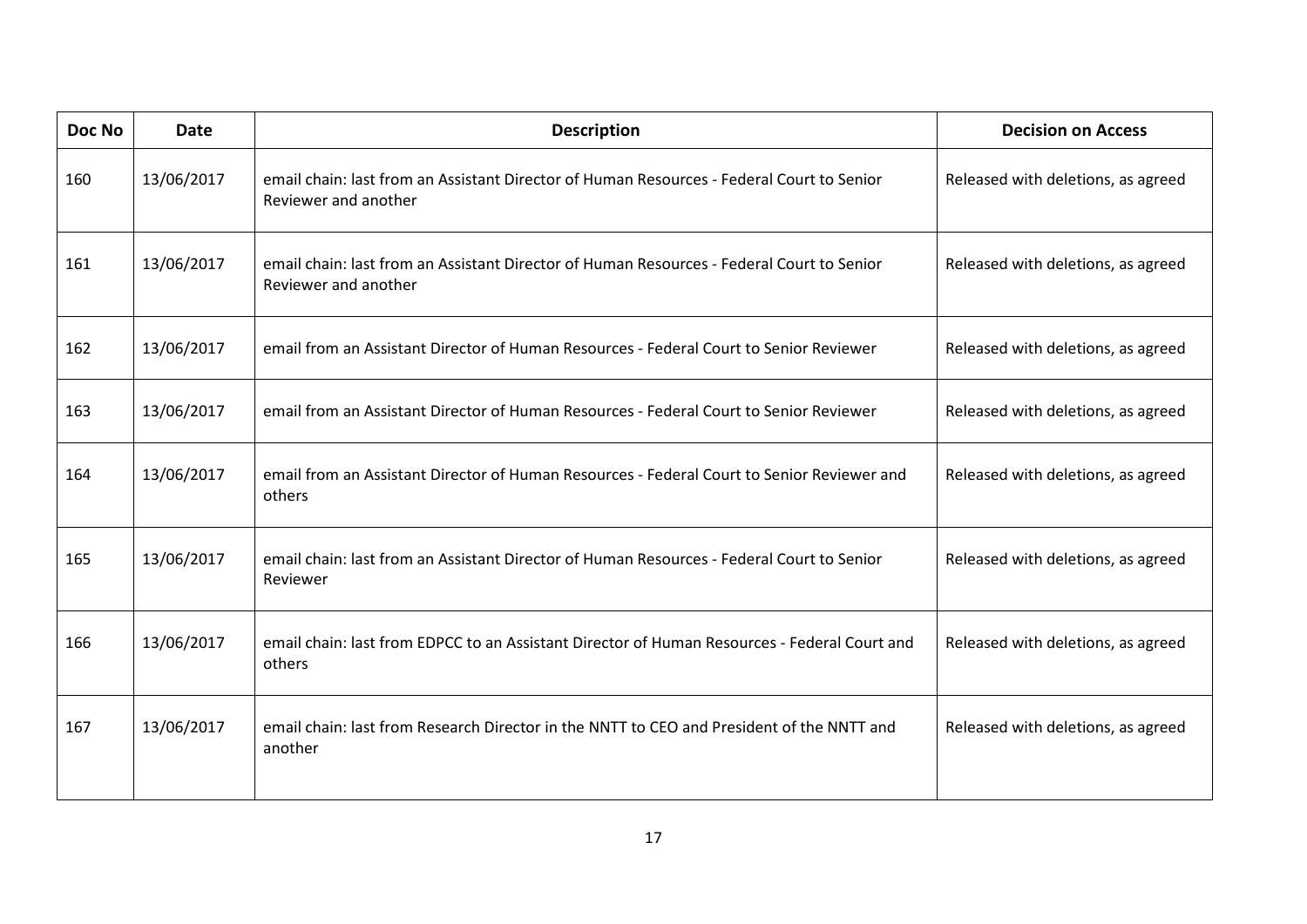| Doc No | <b>Date</b> | <b>Description</b>                                                                       | <b>Decision on Access</b>          |
|--------|-------------|------------------------------------------------------------------------------------------|------------------------------------|
| 168    | 13/06/2017  | email chain: last from President of the NNTT to Research Director in the NNTT and others | Released with deletions, as agreed |
| 169    | 13/06/2017  | email chain: last from CEO to Senior Reviewer                                            | Released with deletions, as agreed |
| 170    | 13/06/2017  | email chain: last from CEO to EDPCC and others                                           | Released with deletions, as agreed |
| 171    | 13/06/2017  | email chain: last from EDPCC to EDCS                                                     | Released with deletions, as agreed |
| 172    | 13/06/2017  | email chain: last from CEO to EDPCC and another                                          | Released with deletions, as agreed |
| 173    | 13/06/2017  | email chain: last from CEO to EDCS and another                                           | Released with deletions, as agreed |
| 174    | 13/06/2017  | email chain: last from President of NNTT to CEO                                          | Released with deletions, as agreed |
| 175    | 13/06/2017  | email chain: last from CEO to EDCS                                                       | Released with deletions, as agreed |
| 176    | 13/06/2017  | email chain: last from EDCS to CEO and another                                           | Released with deletions, as agreed |
| 177    | 13/06/2017  | email from an acting Practice Director in the NNTT to the Reviewers and others           | Released with deletions, as agreed |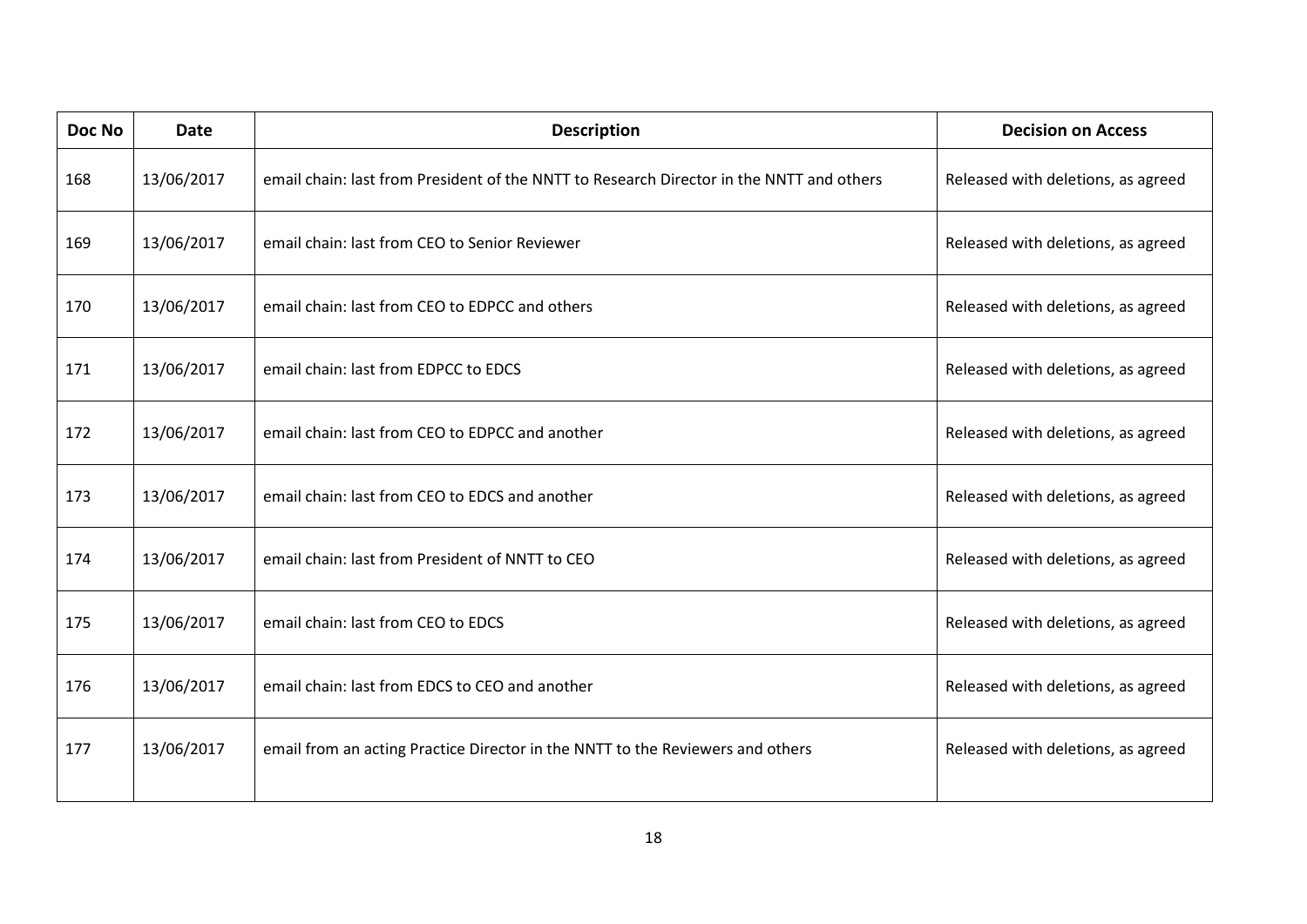| <b>Doc No</b> | <b>Date</b> | <b>Description</b>                                                                                                | <b>Decision on Access</b>          |
|---------------|-------------|-------------------------------------------------------------------------------------------------------------------|------------------------------------|
| 178           | 13/06/2017  | email chain: last from Senior Reviewer to acting Practice Director and others                                     | Released with deletions, as agreed |
| 179           | 13/06/2017  | email chain: last from the Acting Native Title Registrar of the NNTT to CEO and others                            | Released with deletions, as agreed |
| 180           | 13/06/2017  | email chain: last from CEO to EDCS                                                                                | Released with deletions, as agreed |
| 182           | 13/06/2017  | the NNTT President's script of recorded video explanation to staff                                                | Released in full                   |
| 183           | 13/06/2017  | email chain: last from President of the NNTT to the Deputy Registrar of the NNTT and others                       | Released with deletions, as agreed |
| 184           | 13/06/2017  | email chain from EDPCC to Reviewers                                                                               | Released with deletions, as agreed |
| 186           | 13/06/2017  | email chain: last from EDPCC to Reviewers                                                                         | Released with deletions, as agreed |
|               |             |                                                                                                                   |                                    |
| 187           | 14/06/2017  | email chain: last from an Assistant Director of Human Resources - Federal Court to Senior<br>Reviewer and another | Released with deletions, as agreed |
| 188           | 14/06/2017  | email from an Assistant Director of Human Resources - Federal Court to Senior Reviewer                            | Released with deletions, as agreed |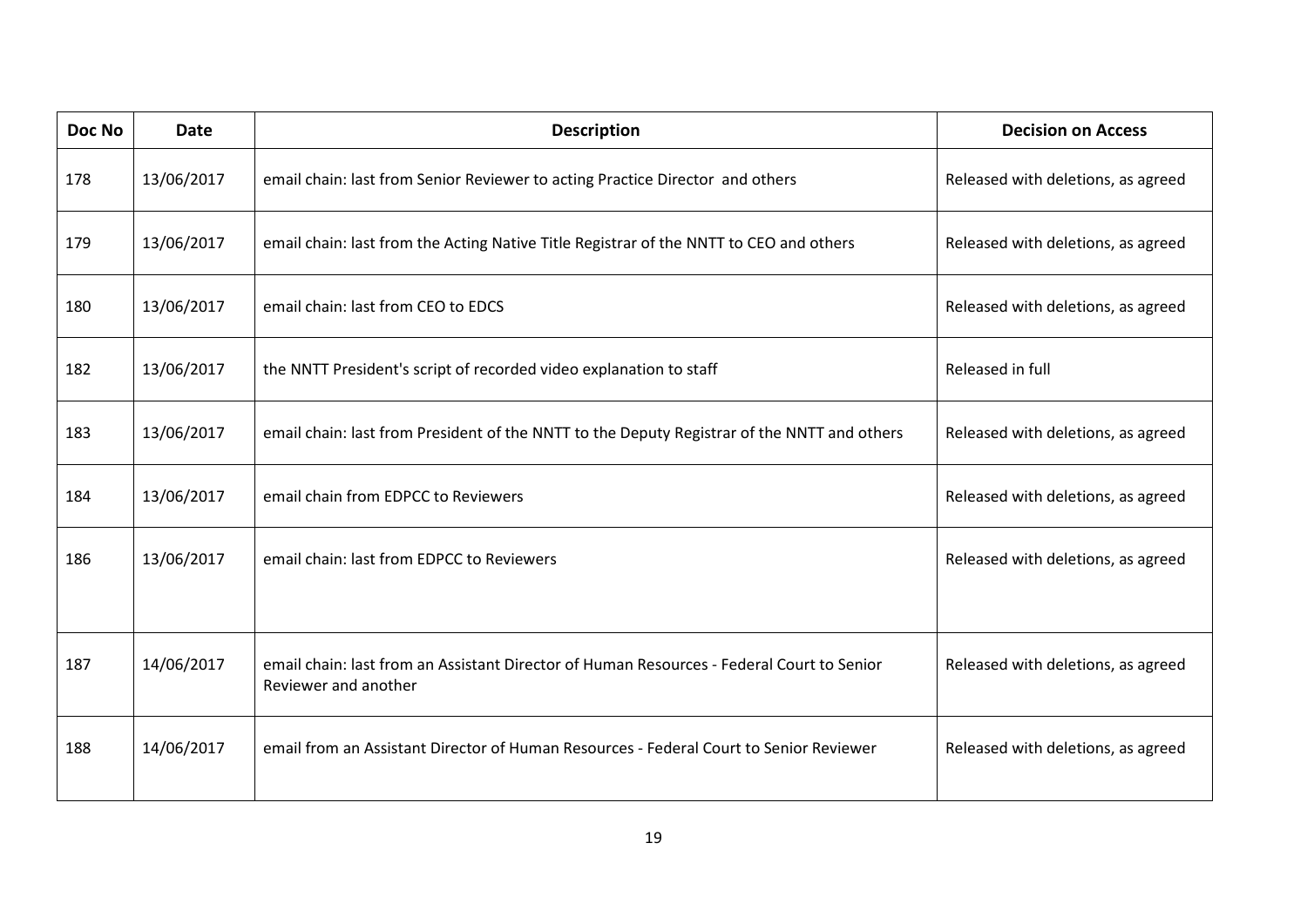| Doc No | <b>Date</b> | <b>Description</b>                                                                                                       | <b>Decision on Access</b>          |
|--------|-------------|--------------------------------------------------------------------------------------------------------------------------|------------------------------------|
| 189    | 14/06/2017  | email chain: last from EDPCC to EDCS                                                                                     | Released with deletions, as agreed |
| 190    | 14/06/2017  | email chain: last from EDCS to Executive Assistant to the CEO and others                                                 | Released with deletions, as agreed |
| 191    | 14/06/2017  | email from Executive Assistant to the CEO to the Deputy Secretary of the Community and Public<br>Sector Union and others | Released with deletions, as agreed |
| 192    | 14/06/2017  | Letter from EDCS to Deputy Secretary of the Community and Public Sector Union                                            | Released with deletions, as agreed |
| 193    | 14/06/2017  | email chain: last from President of NNTT to the Executive Assistant of the CEO and others                                | Released with deletions, as agreed |
| 194    | 14/06/2017  | email chain: last from an acting Practice Director of the NNTT to Reviewers and others                                   | Released with deletions, as agreed |
| 195    | 14/06/2017  | email chain: last from CEO to EDPCC                                                                                      | Released with deletions, as agreed |
| 196    | 15/06/2017  | email chain: last from Senior Reviewer to an Assistant Director of Human Resources - Federal<br>Court                    | Released with deletions, as agreed |
| 197    | 15/06/2017  | email chain: last from an Assistant Director of Human Resources - Federal Court to Senior<br>Reviewer                    | Released with deletions, as agreed |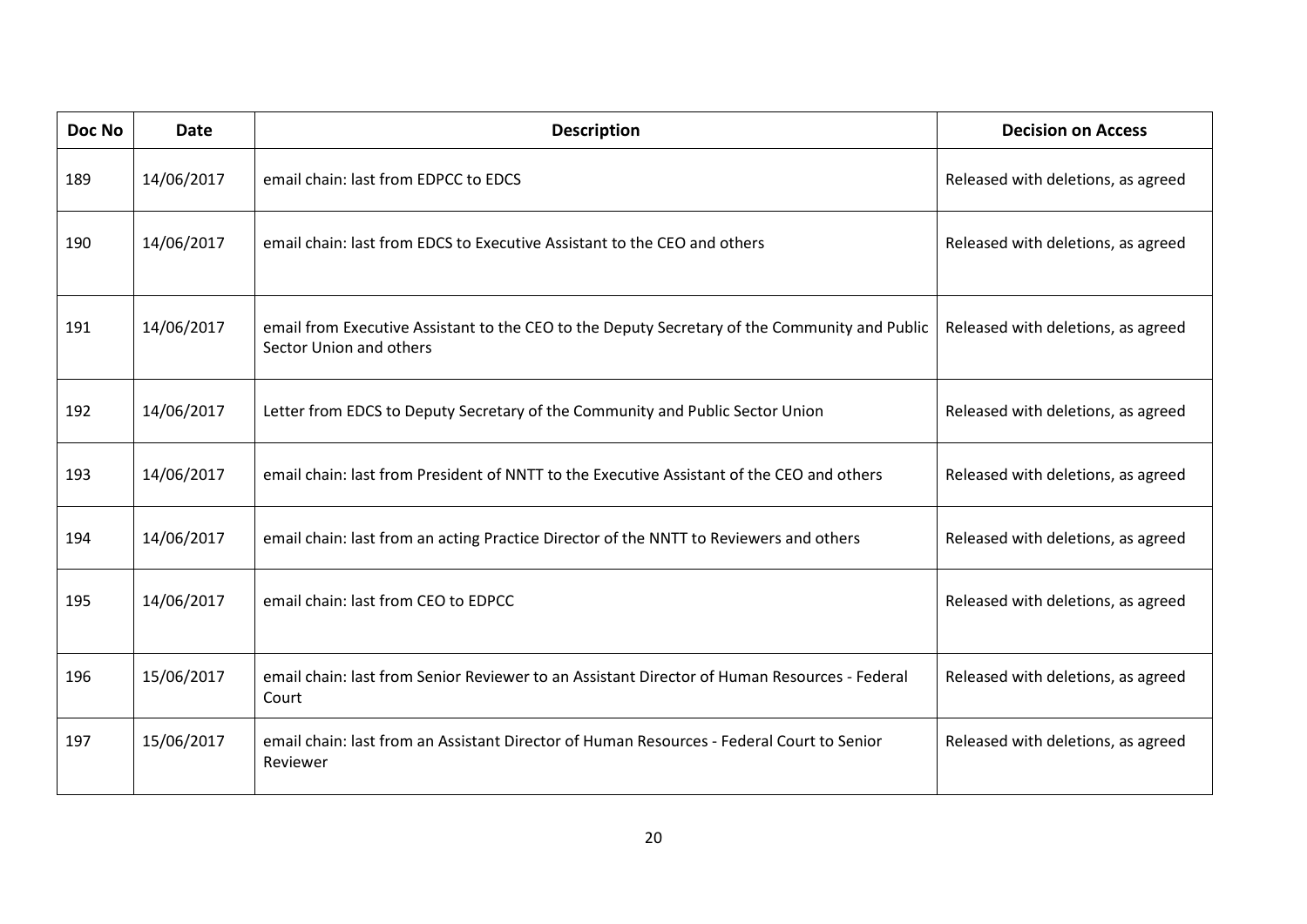| Doc No | <b>Date</b> | <b>Description</b>                                                                                                                   | <b>Decision on Access</b>          |
|--------|-------------|--------------------------------------------------------------------------------------------------------------------------------------|------------------------------------|
| 198    | 15/06/2017  | email chain: last from Senior Reviewer to an Assistant Director of Human Resources - Federal<br>Court                                | Released with deletions, as agreed |
| 199    | 15/06/2017  | email chain: last from an Assistant Director of Human Resources - Federal Court to Senior<br>Reviewer                                | Released with deletions, as agreed |
| 200    | 15/06/2017  | email chain: last from an Assistant Director of Human Resources - Federal Court to Senior<br>Reviewer                                | Released with deletions, as agreed |
| 201    | 15/06/2017  | email chain: last from an Assistant Director of Human Resources - Federal Court to Senior<br>Reviewer                                | Released with deletions, as agreed |
| 202    | 15/06/2017  | email chain: last from an Assistant Director of Human Resources - Federal Court to Senior<br>Reviewer                                | Released with deletions, as agreed |
| 203    | 15/06/2017  | email chain: last from an Assistant Director of Human Resources - Federal Court to Senior<br>Reviewer and another                    | Released with deletions, as agreed |
| 204    | 15/06/2017  | email from Senior Reviewer to an Assistant Director of Human Resources - Federal Court                                               | Released with deletions, as agreed |
| 205    | 15/06/2017  | email chain: last from Executive Assistant of the CEO to the Deputy Secretary of the Community<br>and Public Sector Union and others | Released with deletions, as agreed |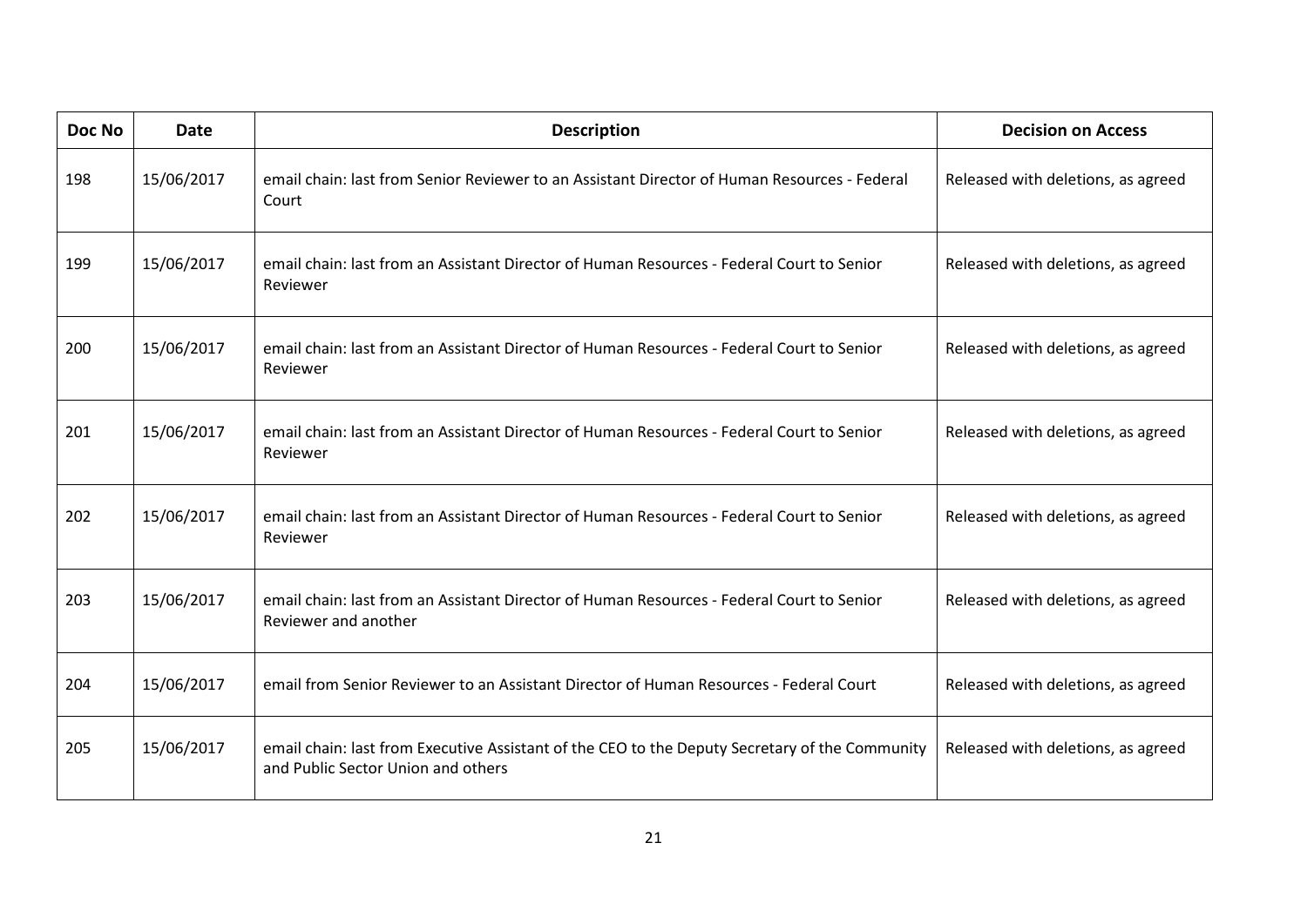| Doc No | <b>Date</b> | <b>Description</b>                                                                                                         | <b>Decision on Access</b>          |
|--------|-------------|----------------------------------------------------------------------------------------------------------------------------|------------------------------------|
| 206    | 15/06/2017  | email chain: last from EDCS to the EDPCC                                                                                   | Released with deletions, as agreed |
| 207    | 15/06/2017  | email chain: last from CEO to Reviewers                                                                                    | Released with deletions, as agreed |
| 208    | 16/06/2017  | email chain: last from Senior Reviewer to Deputy Principal Registrar of the Federal Court and<br><b>Principal Reviewer</b> | Released with deletions, as agreed |
| 209    | 16/06/2017  | email chain: last from the Deputy Principal Registrar of the Federal Court of Australia to EDCS                            | Released with deletions, as agreed |
| 210    | 16/06/2017  | email chain: last from the Deputy Principal Registrar to Reviewers                                                         | Released with deletions, as agreed |
| 211    | 19/06/2017  | email chain: last from EDPCC to Deputy Principal Registrar of the Federal Court                                            | Released with deletions, as agreed |
| 212    | 19/06/2017  | email chain: last from the Deputy Principal Registrar to EDPCC and EDCS                                                    | Released with deletions, as agreed |
| 213    | 19/06/2017  | email chain: last from President of the NNTT to the Deputy Principal Registrar of the Federal<br>Court                     | Released with deletions, as agreed |
| 214    | 21/06/2017  | email chain: last from EDPCC to Reviewers                                                                                  | Released with deletions, as agreed |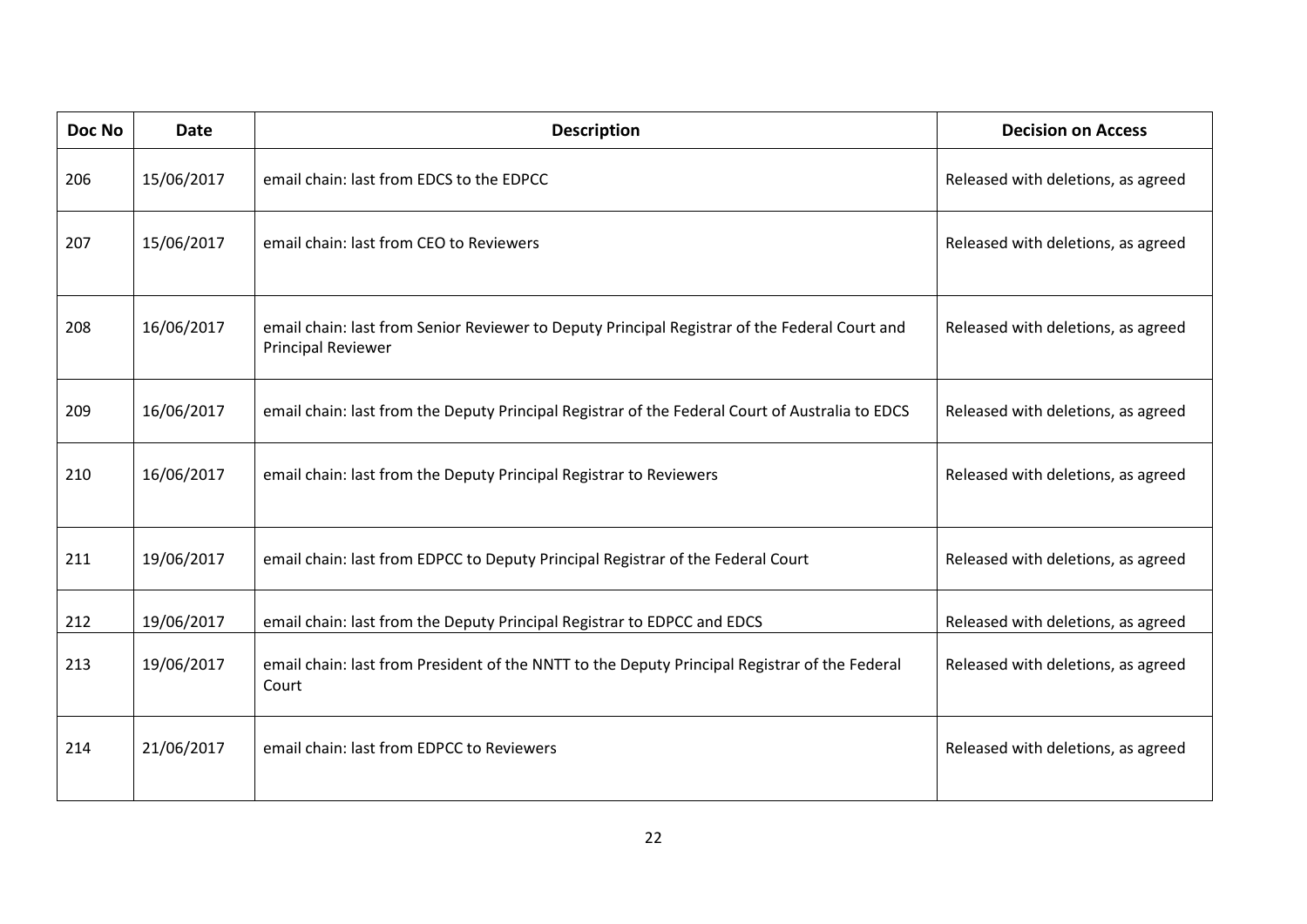| Doc No | <b>Date</b> | <b>Description</b>                                                                                                | <b>Decision on Access</b>          |
|--------|-------------|-------------------------------------------------------------------------------------------------------------------|------------------------------------|
| 215    | 21/06/2017  | Senior Reviewer's professional profile                                                                            | Released in full                   |
| 216    | 21/06/2017  | email chain: last from a Cultural Respect Training Consultant to EDPCC and another                                | Released with deletions, as agreed |
| 217    | 22/06/2017  | email chain: last from EDPCC to Senior Reviewer and another                                                       | Released with deletions, as agreed |
| 218    | 22/06/2017  | email chain: last from Senior Reviewer to an Assistant Director of Human Resources - Federal<br>Court             | Released with deletions, as agreed |
| 219    | 22/06/2017  | email from Senior Reviewer to EDPCC and about, among other things, interviews in Cairns                           | Released with deletions, as agreed |
| 220    | 23/06/2017  | email chain: last from Senior Reviewer to an Assistant Director of Human Resources - Federal<br>Court             | Released with deletions, as agreed |
| 221    | 23/06/2017  | email chain: last from Senior Reviewer to an Assistant Director of Human Resources - Federal<br>Court             | Released with deletions, as agreed |
| 222    | 26/06/2017  | email chain: last from an Assistant Director of Human Resources - Federal Court to Senior<br>Reviewer             | Released with deletions, as agreed |
| 223    | 26/06/2017  | email chain: last from an Assistant Director of Human Resources - Federal Court to Senior<br>Reviewer and another | Released with deletions, as agreed |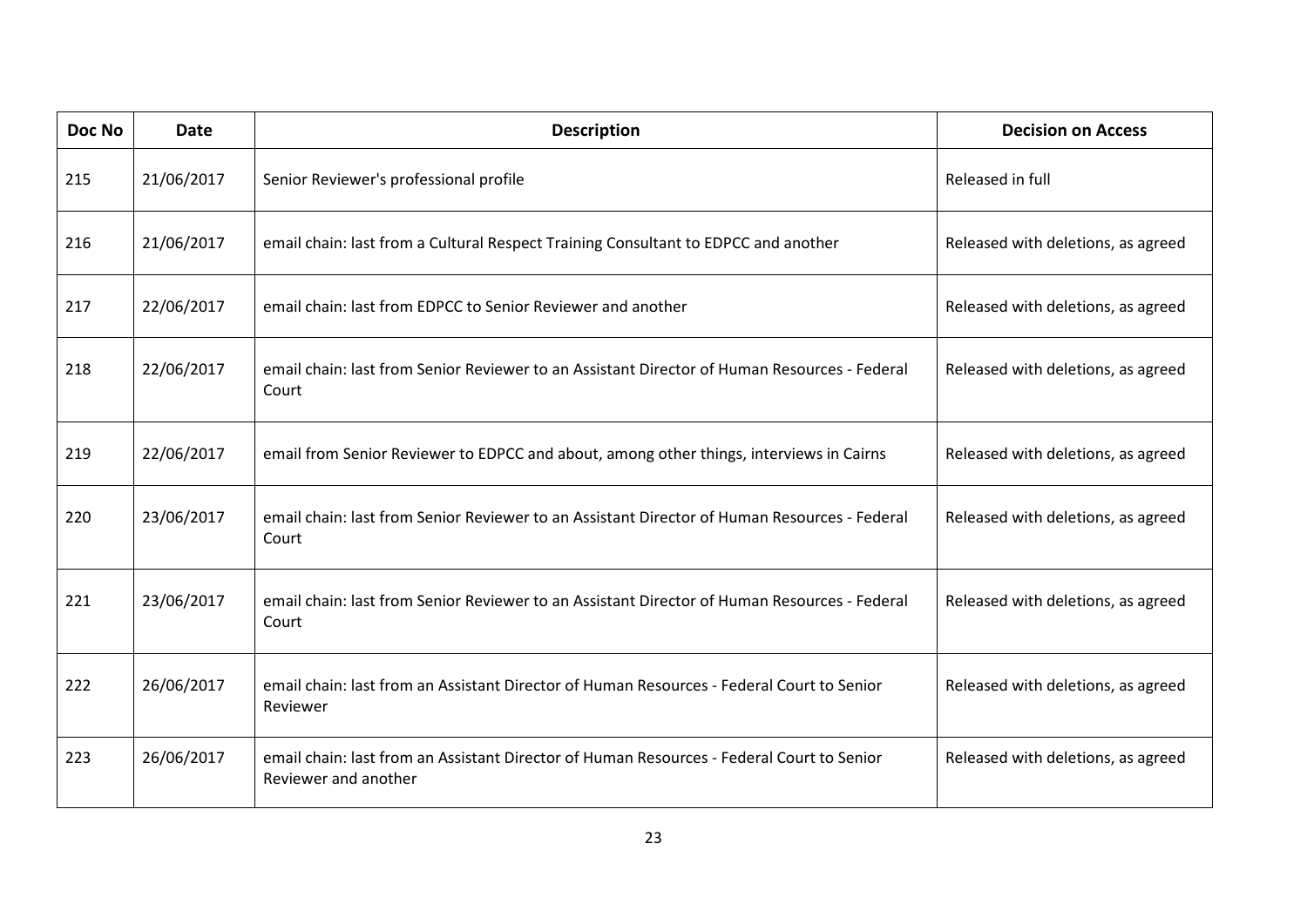| Doc No | <b>Date</b> | <b>Description</b>                                                                                                | <b>Decision on Access</b>          |
|--------|-------------|-------------------------------------------------------------------------------------------------------------------|------------------------------------|
| 224    | 26/06/2017  | email chain: last from an Assistant Director of Human Resources - Federal Court to Senior<br>Reviewer and another | Released with deletions, as agreed |
| 225    | 26/06/2017  | email chain: last from Senior Reviewer to an Assistant Director of Human Resources - Federal<br>Court             | Released with deletions, as agreed |
| 226    | 26/06/2017  | email from Principal Reviewer to EDPCC                                                                            | Released with deletions, as agreed |
| 227    | 26/06/2017  | <b>Travel details</b>                                                                                             | Released in full                   |
| 228    | 27/06/2017  | email chain: last from an Assistant Director of Human Resources - Federal Court to Senior<br>Reviewer and another | Released with deletions, as agreed |
| 229    | 27/06/2017  | email chain: last from EDPCC to Principal Reviewer                                                                | Released with deletions, as agreed |
| 230    | 27/06/2017  | email chain: last from Executive Assistant to the CEO to Principal Reviewer                                       | Released with deletions, as agreed |
| 231    | 27/06/2017  | QBT travel itinerary for Principal Reviewer                                                                       | Released in full                   |
| 232    | 27/06/2017  | email chain: last from Senior Reviewer to Geospatial Director in the NNTT and another                             | Released with deletions, as agreed |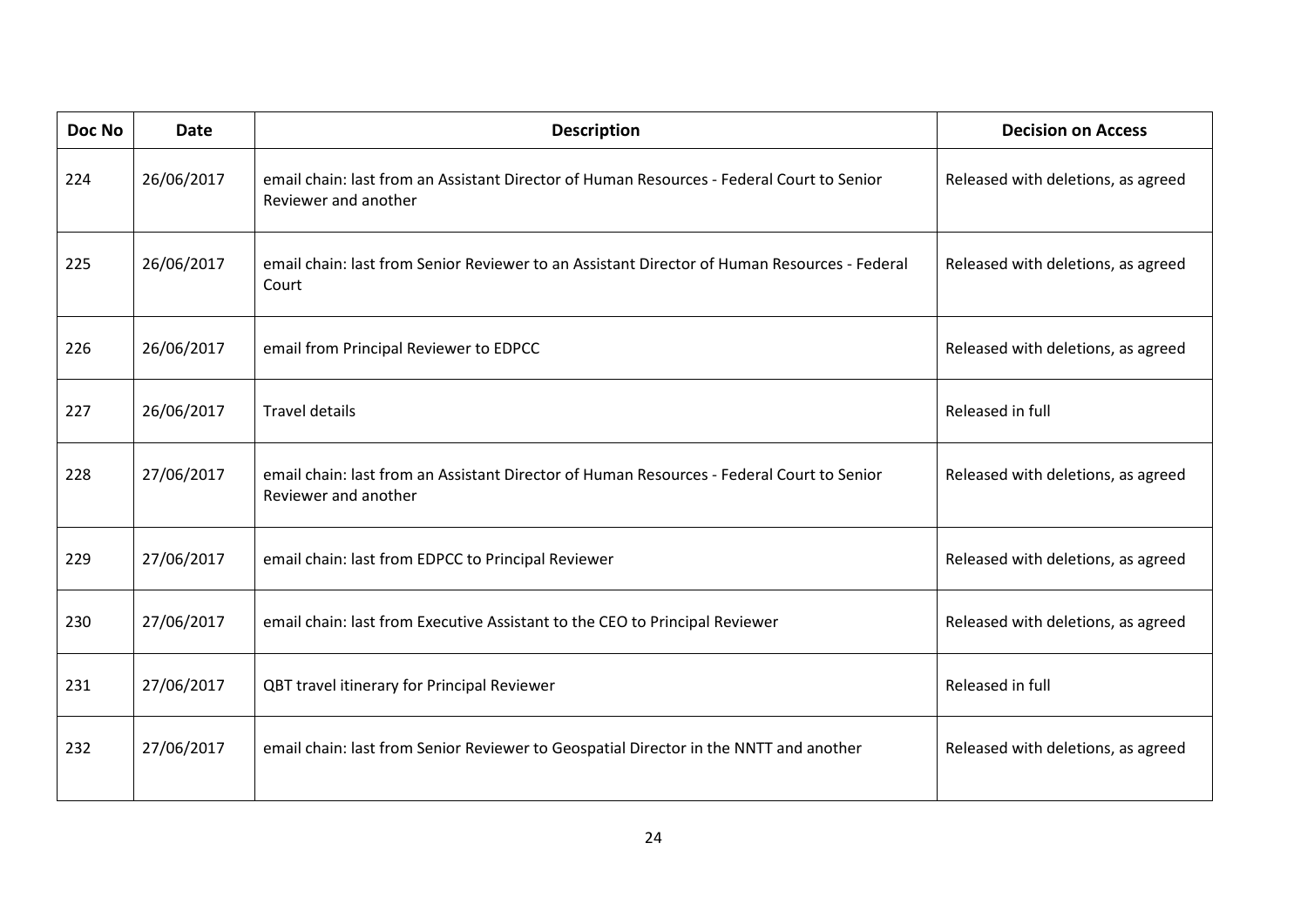| Doc No | <b>Date</b> | <b>Description</b>                                                                                                                                                                    | <b>Decision on Access</b>          |
|--------|-------------|---------------------------------------------------------------------------------------------------------------------------------------------------------------------------------------|------------------------------------|
| 233    | 27/06/2017  | email chain: last from Senior Reviewer to an Assistant Director of Human Resources - Federal<br>Court and another                                                                     | Released with deletions, as agreed |
| 234    | 27/06/2017  | email from an Assistant Director of Human Resources - Federal Court to Senior Reviewer in<br>relation to access to the Queensland District Registry of the Federal Court of Australia | Released with deletions, as agreed |
| 235    | 28/06/2017  | email chain: last from Senior Reviewer to EDPCC                                                                                                                                       | Released with deletions, as agreed |
| 236    | 29/06/2017  | email chain: last from Senior Reviewer to an Assistant Director of Human Resources - Federal<br>Court (copying EDPCC)                                                                 | Released with deletions, as agreed |
| 237    | 29/06/2017  | email chain: last from an Assistant Director of Human Resources - Federal Court to Senior<br>Reviewer                                                                                 | Released with deletions, as agreed |
| 238    | 29/06/2017  | email from Senior Reviewer to EDPCC (copying Principal Reviewer)                                                                                                                      | Released with deletions, as agreed |
| 239    | Jun-17      | Organisational Chart of the NNTT                                                                                                                                                      | Released in full                   |
| 240    | 3/07/2017   | email chain: last from EDPCC to Senior Reviewer                                                                                                                                       | Released with deletions, as agreed |
| 241    | 5/07/2017   | email chain: last from Executive Assistant to the CEO to Principal Reviewer                                                                                                           | Released with deletions, as agreed |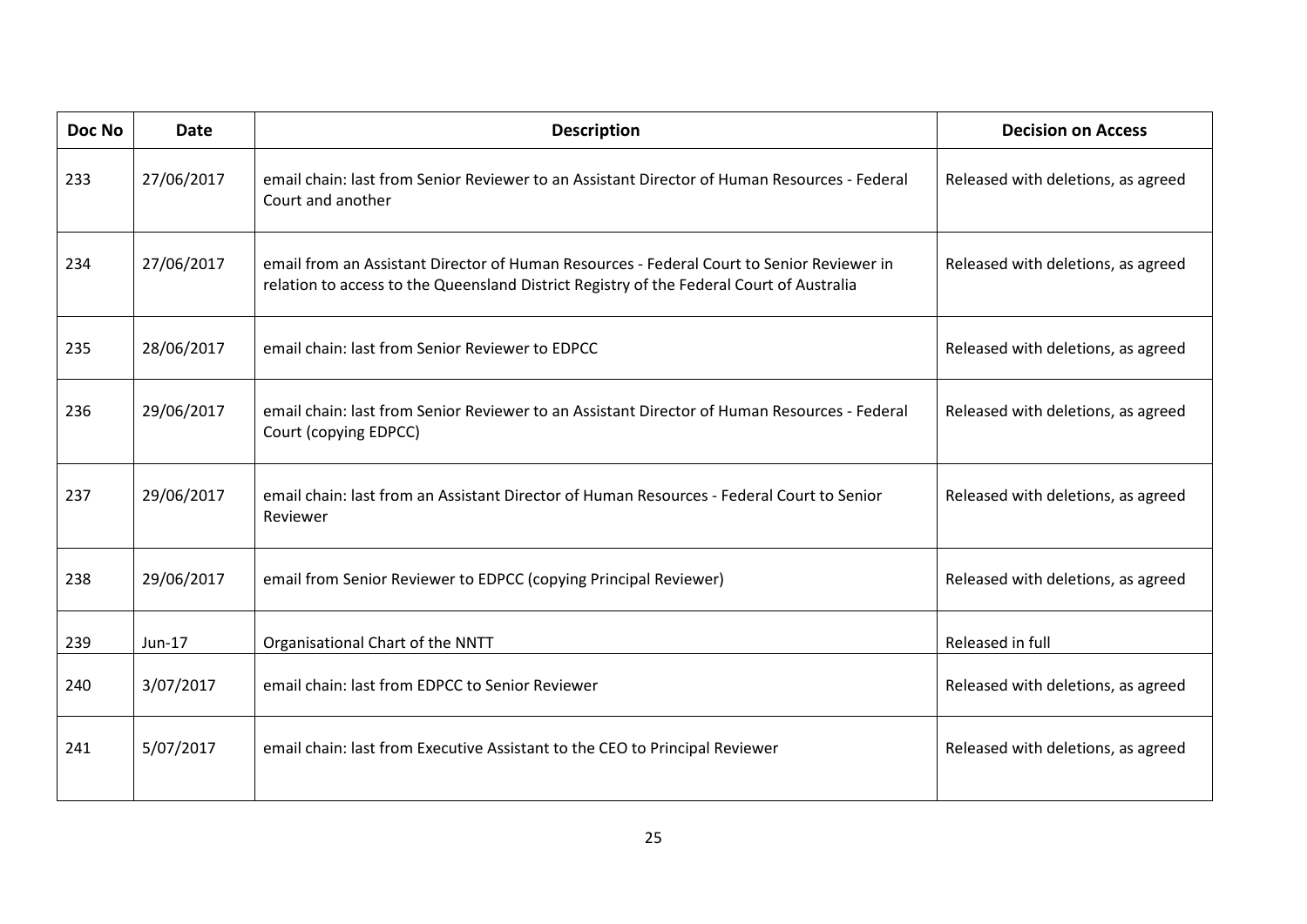| Doc No | <b>Date</b> | <b>Description</b>                                                                                              | <b>Decision on Access</b>          |
|--------|-------------|-----------------------------------------------------------------------------------------------------------------|------------------------------------|
| 242    | 7/07/2017   | email chain: last from EDPCC to Reviewers                                                                       | Released with deletions, as agreed |
| 243    | 7/07/2017   | email from EDPCC to Reviewers                                                                                   | Released with deletions, as agreed |
| 244    | 10/07/2017  | email chain: last from Senior Reviewer to an Assistant Director of Human Resources - Federal<br>Court           | Released with deletions, as agreed |
| 245    | 10/07/2017  | email chain: last from EDPCC to Senior Reviewer (copying Principal Reviewer)                                    | Released with deletions, as agreed |
| 246    | 10/07/2017  | email chain: last from EDPCC to an Assistant Director of Human Resources - Federal Court and<br>others          | Released with deletions, as agreed |
| 247    | 11/07/2017  | email chain: last from an Assistant Director of Human Resources - Federal Court to EDPCC and<br>Senior Reviewer | Release with deletions, as agreed  |
| 248    | 12/07/2017  | email from EDPCC to Reviewers about meeting with CEO and EDCS                                                   | Released with deletions, as agreed |
| 249    | 12/07/2017  | email from Senior Reviewer to EDPCC and another                                                                 | Released with deletions, as agreed |
| 250    | 12/07/2017  | email from EDPCC to Principal Reviewer                                                                          | Released with deletions, as agreed |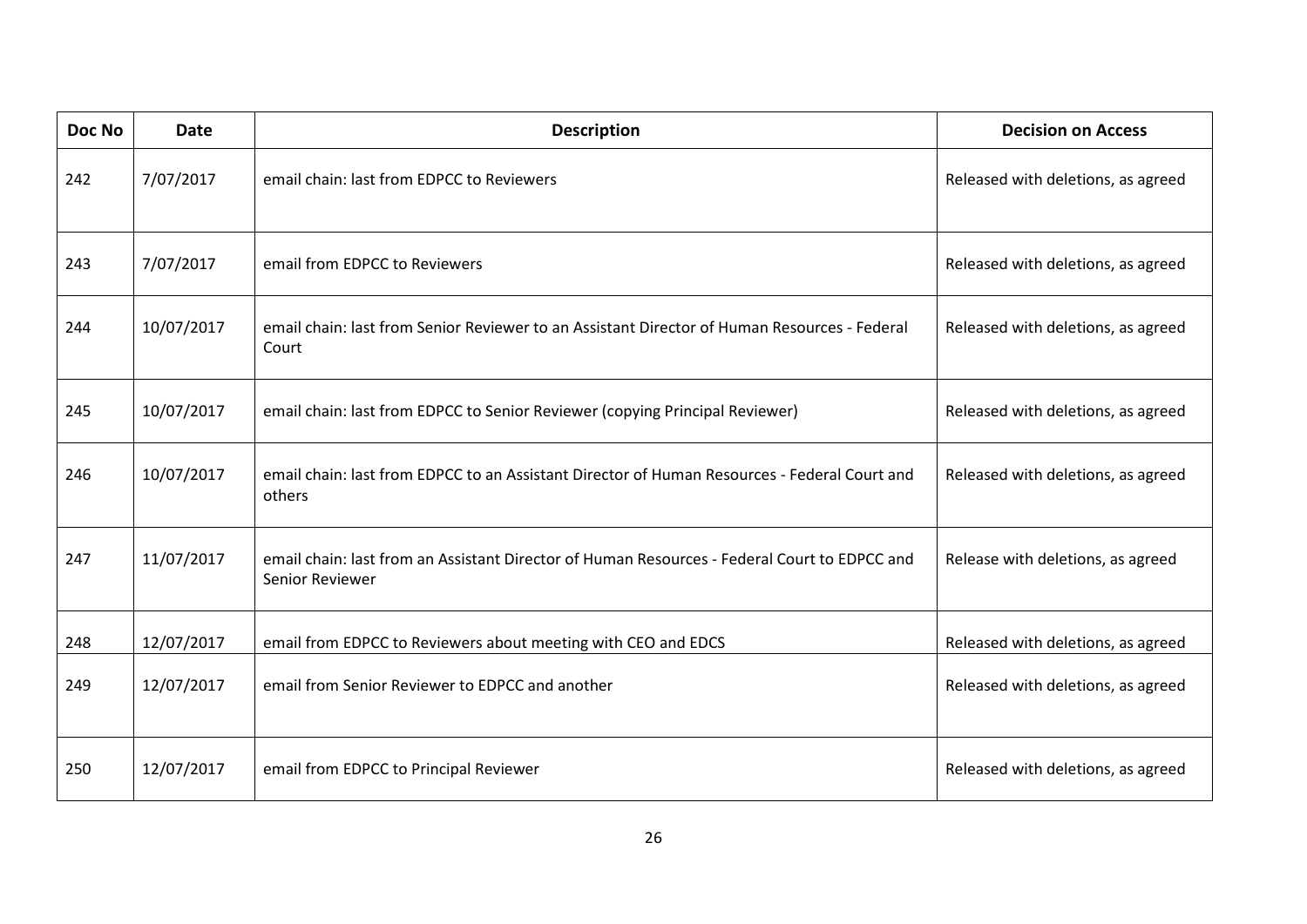| Doc No | <b>Date</b> | <b>Description</b>                                                                                                                      | <b>Decision on Access</b>          |
|--------|-------------|-----------------------------------------------------------------------------------------------------------------------------------------|------------------------------------|
| 251    | 13/07/2017  | email chain: last from an Assistant Director of Human Resources - Federal Court to Senior<br>Reviewer                                   | Released with deletions, as agreed |
| 252    | 14/07/2017  | email chain: last from EDPCC to a Member of the NNTT, the Senior Reviewer and the Principal<br>Reviewer                                 | Released with deletions, as agreed |
| 253    | 14/07/2017  | email chain: last from Senior Reviewer to an Assistant Director of Human Resources - Federal<br>Court                                   | Released with deletions, as agreed |
| 255    | 19/07/2017  | email chain: last from an Assistant Director of Human Resources - Federal Court to Senior<br>Reviewer                                   | Released with deletions, as agreed |
| 256    | 21/07/2017  | email chain: last from EDPCC to Senior Reviewer (copying Principal Reviewer)                                                            | Released with deletions, as agreed |
| 257    | 21/07/2017  | email chain: last from Deputy Secretary - Legal Services and Families Group at the Attorney-<br>General's Department to CEO and another | Released with deletions, as agreed |
| 258    | 23/07/2017  | email chain: last from Senior Reviewer to EDPCC                                                                                         | Released with deletions, as agreed |
| 259    | 26/07/2017  | email chain: last from CEO to EDPCC                                                                                                     | Released with deletions, as agreed |
| 260    | 26/07/2017  | email chain: last from EDPCC to Reviewers                                                                                               | Released with deletions, as agreed |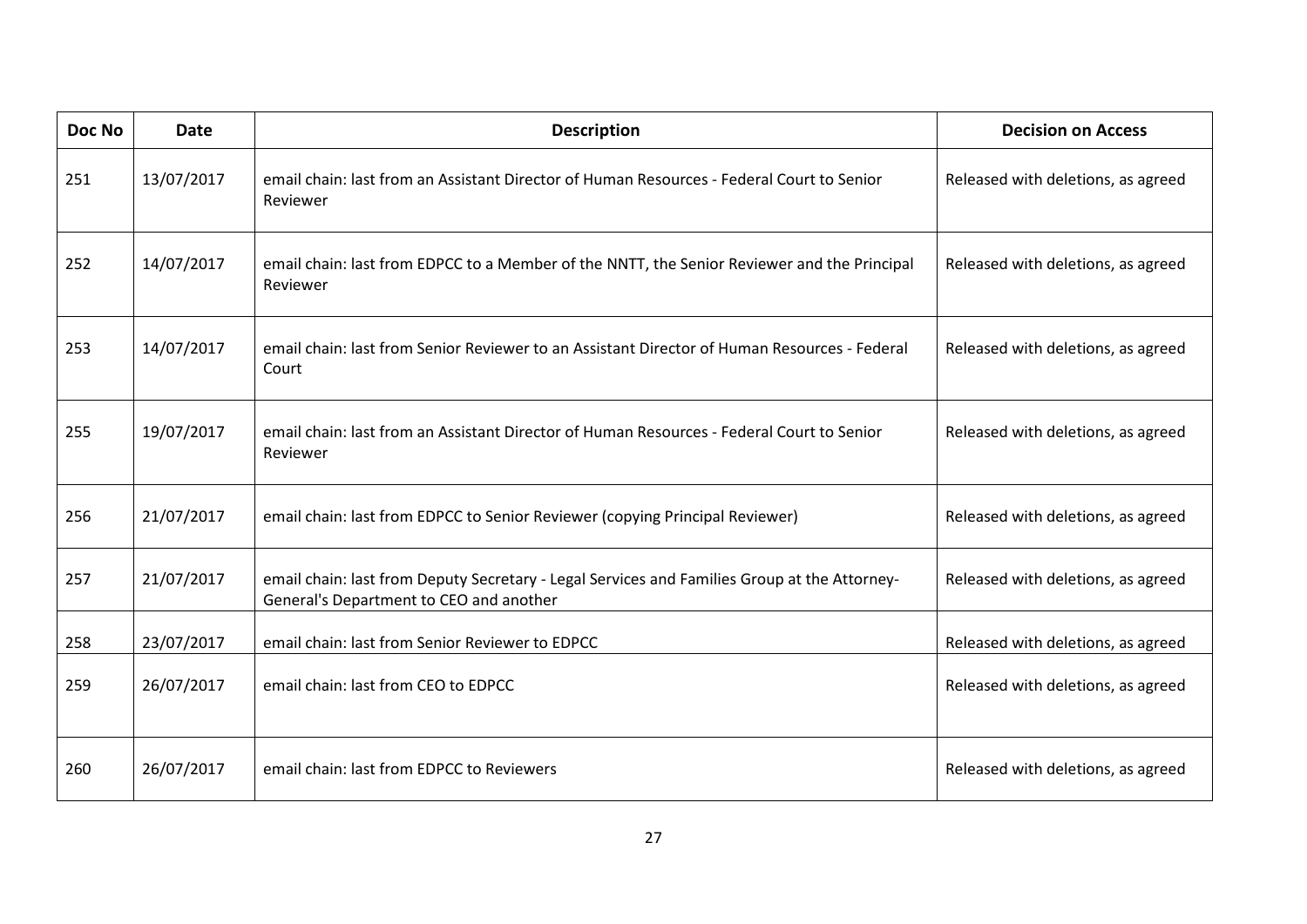| Doc No | <b>Date</b> | <b>Description</b>                                               | <b>Decision on Access</b>          |
|--------|-------------|------------------------------------------------------------------|------------------------------------|
| 261    | 26/07/2017  | email chain: last from EDPCC to Reviewers                        | Released with deletions, as agreed |
| 262    | 26/07/2017  | email chain: last from EDPCC to Principal Reviewer               | Released with deletions, as agreed |
| 263    | 26/07/2017  | email chain: last from Senior Reviewer to EDPCC                  | Released with deletions, as agreed |
| 264    | 26/07/2017  | email chain: last from EDPCC to CEO                              | Released with deletions, as agreed |
| 265    | 27/07/2017  | email chain: last from EDPCC to Senior Reviewer                  | Release with deletions, as agreed  |
| 266    | 28/07/2017  | email chain: last from Senior Reviewer to EDPCC                  | Release with deletions, as agreed  |
| 267    | 31/07/2017  | email chain: last from EDPCC to CEO                              | Release with deletions, as agreed  |
| 268    | 31/07/2017  | email chain: last from President of the NNTT to CEO and others   | Release with deletions, as agreed  |
| 269    | 31/07/2017  | email from Senior Reviewer to EDPCC (copying Principal Reviewer) | Release with deletions, as agreed  |
| 270    | 1/08/2017   | email chain: last from CEO to EDPCC                              | Release with deletions, as agreed  |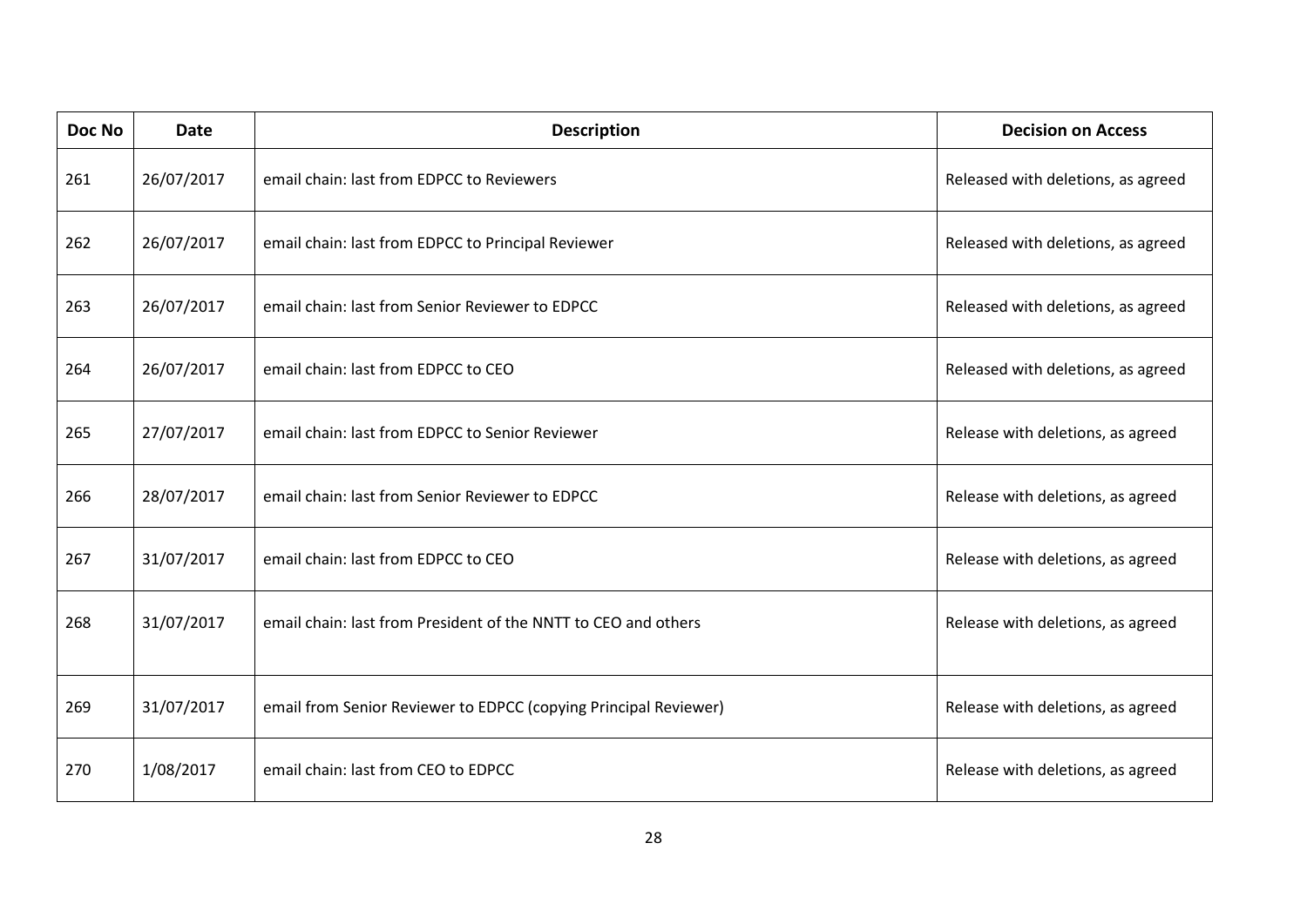| Doc No | <b>Date</b> | <b>Description</b>                                                                                                           | <b>Decision on Access</b>         |
|--------|-------------|------------------------------------------------------------------------------------------------------------------------------|-----------------------------------|
| 271    | 7/08/2017   | email chain: last from an Assistant Director of Human Resources - Federal Court to Senior<br>Reviewer                        | Release with deletions, as agreed |
| 272    | 7/08/2017   | email chain: last from Senior Reviewer to EDPCC                                                                              | Release with deletions, as agreed |
| 273    | 10/08/2017  | email from a Member of the NNTT to EDPCC about expected timeframes in relation to the<br>finalisation of the Reviewers' work | Release with deletions, as agreed |
| 274    | 10/08/2017  | email chain: last from an Assistant Director of Human Resources - Federal Court to Senior<br>Reviewer                        | Release with deletions, as agreed |
| 275    | 14/08/2017  | email chain: last from EDPCC to Senior Reviewer                                                                              | Release with deletions, as agreed |
| 276    | 15/08/2017  | email chain: last from Executive Assistant to the CEO to Reviewers and another                                               | Release with deletions, as agreed |
| 277    | 15/08/2017  | email chain: last from Senior Reviewer to Federal Court Cultural HR Advisor and others                                       | Release with deletions, as agreed |
| 278    | 16/08/2017  | email chain: last from Executive Assistant to CEO to EDPCC and others                                                        | Release with deletions, as agreed |
| 279    | 16/08/2017  | email chain: last from Cultural HR Advisor - Federal Court to Senior Reviewer and another                                    | Release with deletions, as agreed |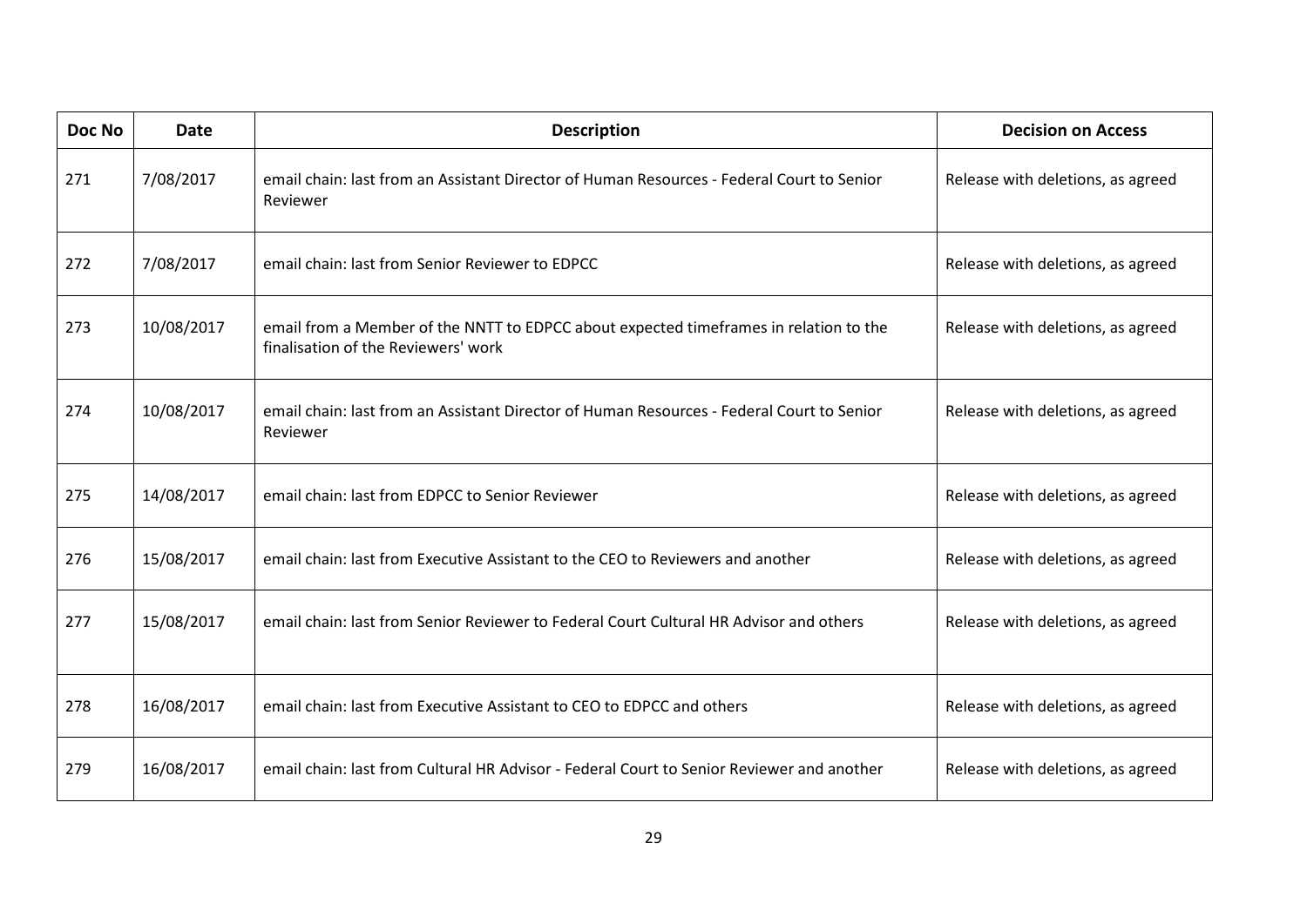| Doc No | <b>Date</b> | <b>Description</b>                                                                        | <b>Decision on Access</b>          |
|--------|-------------|-------------------------------------------------------------------------------------------|------------------------------------|
|        |             |                                                                                           |                                    |
| 282    | 22/08/2017  | email chain: last from EDPCC to Reviewers                                                 | Release with deletions, as agreed  |
| 283    | 23/08/2017  | email chain: last from Senior Reviewer to Federal Court Cultural HR Advisor and others    | Release with deletions, as agreed  |
| 284    | 23/08/2017  | Minutes of meeting on 27 October 2016                                                     | Released in full                   |
| 285    | 23/08/2017  | email from Senior Reviewer to EDPCC and another                                           | Release with deletions, as agreed  |
| 286    | 23/08/2017  | email chain: last from EDPCC to Principal Reviewer                                        | Release with deletions, as agreed  |
| 287    | 25/08/2017  | email chain: last from EDPCC to Reviewers                                                 | Released with deletions, as agreed |
| 288    | 25/08/2017  | email chain: last from EDPCC to Reviewers                                                 | Released with deletions, as agreed |
| 289    | 25/08/2017  | spreadsheet relating to travel arrangements and costs for a Practice Director in the NNTT | Released with deletions, as agreed |
| 290    | 25/08/2017  | movement requisition forms for Practice Director in the NNTT                              | Released with deletions, as agreed |
| 291    | 28/08/2017  | email chain: last from EDCS to EDPCC                                                      | Released with deletions, as agreed |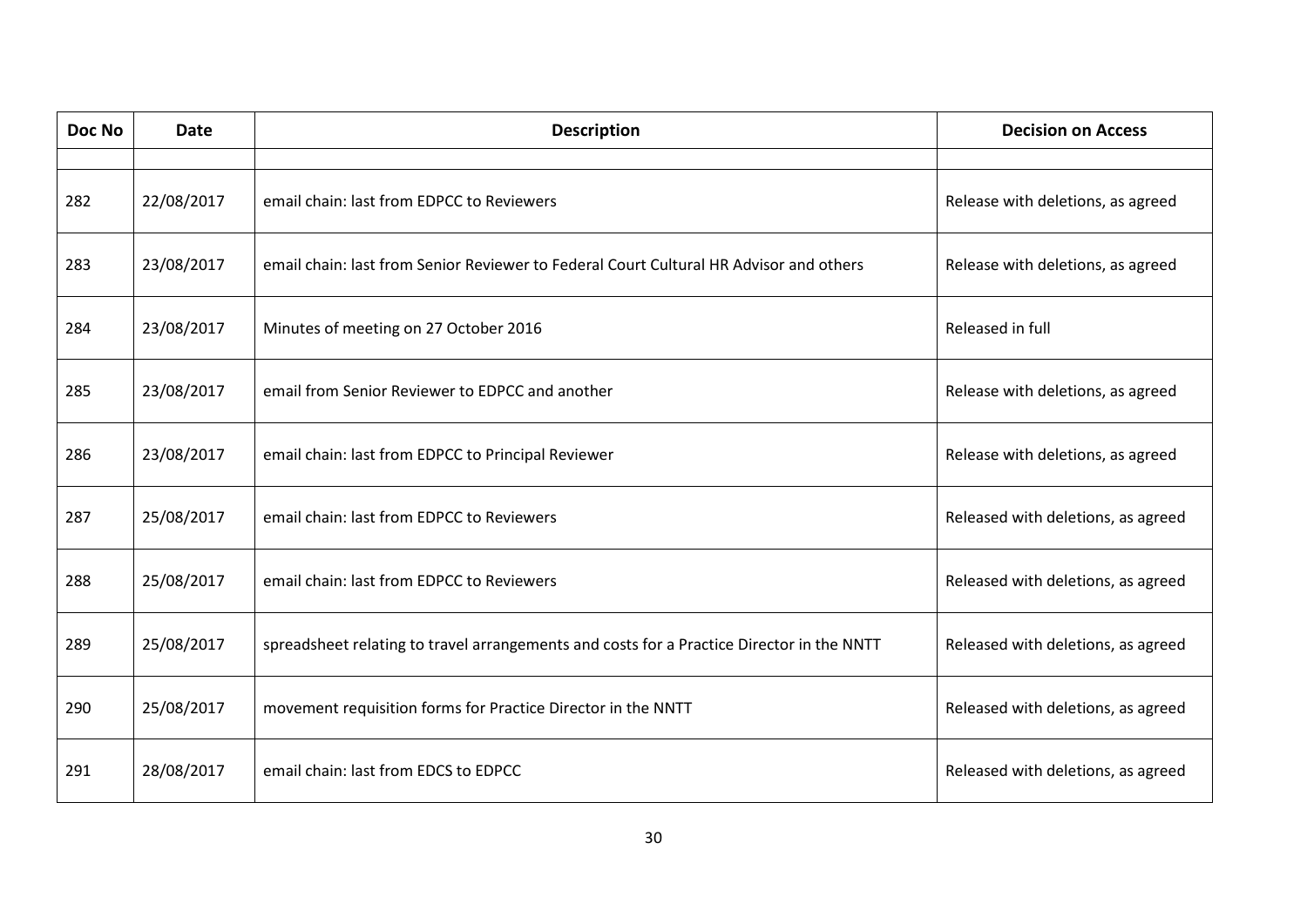| Doc No | <b>Date</b> | <b>Description</b>                                                                                               | <b>Decision on Access</b>          |
|--------|-------------|------------------------------------------------------------------------------------------------------------------|------------------------------------|
| 292    | 28/08/2017  | email chain: last from EDPCC to reviewers and another                                                            | Released with deletions, as agreed |
| 293    | 28/08/2017  | email chain: last from Senior Reviewer to EDPCC and another                                                      | Released with deletions, as agreed |
| 294    | 28/08/2017  | email chain: last from EDPCC to reviewers                                                                        | Released with deletions, as agreed |
| 295    | 30/08/2017  | email chain: last from CEO to EDCS                                                                               | Released with deletions, as agreed |
| 296    | 30/08/2017  | email chain: last from EDPCC to EDCS                                                                             | Released with deletions, as agreed |
| 297    | 30/08/2017  | email from EDPCC to CEO and others                                                                               | Released in full                   |
| 298    | 30/08/2017  | email from Principal Reviewer to EDPCC                                                                           | Released with deletions, as agreed |
| 299    | 30/08/2017  | email chain: last from CEO to EDCS                                                                               | Released with deletions, as agreed |
| 300    | 31/08/2017  | email from Executive Assistant to the CEO to an Organiser of the Community and Public Sector<br>Union and others | Released with deletions, as agreed |
| 301    | 31/08/2017  | letter from CEO to an Organiser of the Community and Public Sector Union                                         | Released with deletions, as agreed |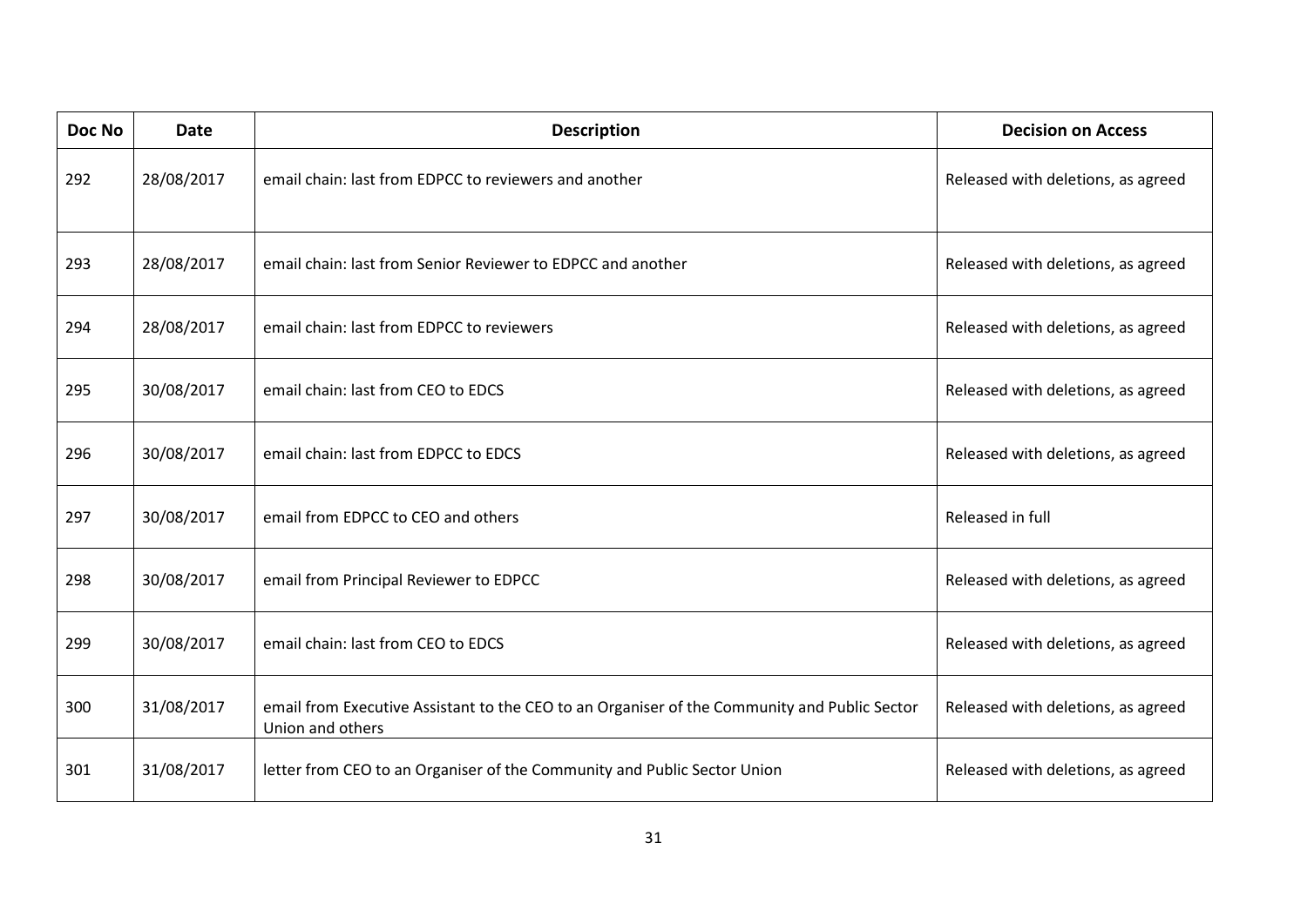| Doc No | <b>Date</b> | <b>Description</b>                                                                                      | <b>Decision on Access</b>          |
|--------|-------------|---------------------------------------------------------------------------------------------------------|------------------------------------|
| 302    | 31/08/2017  | email from President of the NNTT to an Organiser of the Community and Public Sector Union<br>and others | Released with deletions, as agreed |
| 303    | 31/08/2017  | email chain: last from CEO to EDCS and another                                                          | Released with deletions, as agreed |
| 304    | 1/09/2017   | email chain: last from President of the NNTT to Senior Reviewer and another                             | Release with deletions as agreed   |
| 305    | 1/09/2017   | email chain: last from Senior Reviewer to EDPCC                                                         | Release with deletions as agreed   |
| 306    | 1/09/2017   | email chain: last from President of the NNTT to Senior Reviewer and another                             | Release with deletions as agreed   |
| 307    | 1/09/2017   | email from Senior Reviewer to EDPCC about a report prepared for the NNTT                                | Release with deletions as agreed   |
| 308    | 1/09/2017   | email chain: last from President of the NNTT to Senior Reviewer and another                             | Release with deletions as agreed   |
| 309    | 1/09/2017   | email chain: last from EDPCC to Senior Reviewer                                                         | Release with deletions as agreed   |
| 310    | 1/09/2017   | email chain: last from EDPCC to Senior Reviewer                                                         | Release with deletions as agreed   |
| 311    | 2/09/2017   | email chain: last from Senior Reviewer to EDPCC and another                                             | Released with deletion, as agreed  |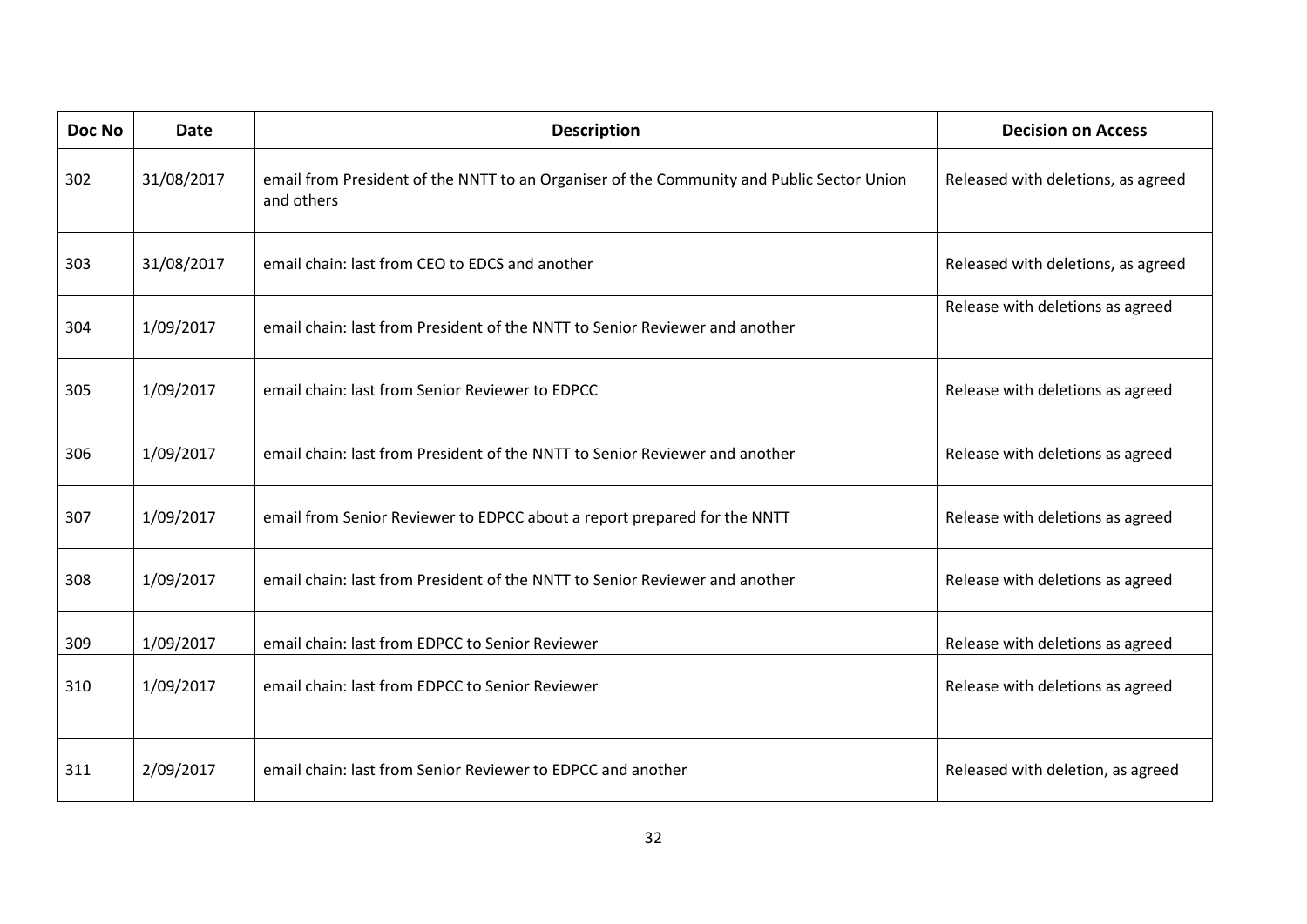| Doc No | <b>Date</b> | <b>Description</b>                                                                   | <b>Decision on Access</b>          |
|--------|-------------|--------------------------------------------------------------------------------------|------------------------------------|
| 312    | 5/09/2017   | email from Principal Reviewer to EDCS and another                                    | Released with deletion, as agreed  |
| 313    | 5/09/2017   | email from Principal Reviewer to EDPCC and another                                   | Released with deletion, as agreed  |
| 314    | 5/09/2017   | email chain: last from Senior Reviewer to EDPCC                                      | Released with deletion, as agreed  |
| 315    | 6/09/2017   | email chain: last from Senior Reviewer to Member of the NNTT and others              | Released in full                   |
| 316    | 6/09/2017   | email chain: last from EDPCC to Reviewers                                            | Released with deletions, as agreed |
| 317    | 6/09/2017   | email chain: last from EDPCC to Reviewers                                            | Released with deletions, as agreed |
| 318    | 6/09/2017   | email chain: last from Senior Reviewer to EDPCC and another                          | Released with deletions, as agreed |
| 319    | 7/09/2017   | email from Senior Reviewer to EDPCC advising about the preparation of a draft Report | Released with deletions, as agreed |
| 321    | 11/09/2017  | email from Senior Reviewer to EDPCC providing an update about the draft Report       | Released with deletions, as agreed |
| 322    | 11/09/2017  | email from Senior Reviewer attaching a revised draft Report                          | Released with deletions, as agreed |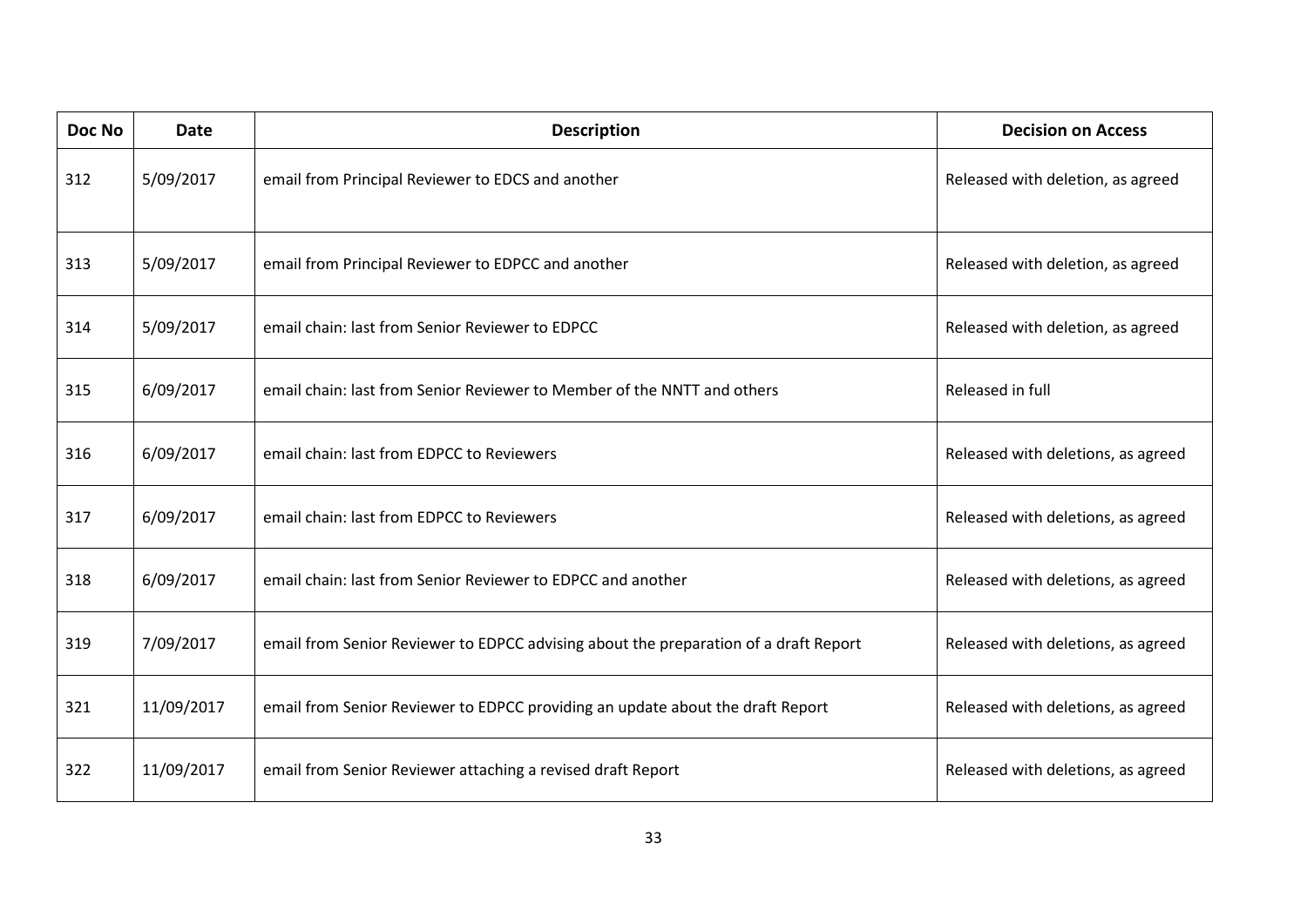| Doc No | <b>Date</b> | <b>Description</b>                                                      | <b>Decision on Access</b>                   |
|--------|-------------|-------------------------------------------------------------------------|---------------------------------------------|
| 324    | 13/09/2017  | email from EDPCC to Senior Reviewer about liaising with Probity Auditor | Released with deletions, as agreed          |
| 325    | 13/09/2017  | email chain: last from Senior Reviewer to EDPCC                         | Released with deletions, as agreed          |
| 326    | 19/09/2017  | email chain: last from EDPCC to Senior Reviewer and another             | Released with deletions, as agreed          |
| 327    | 19/09/2017  | letter from Probity Auditor to CEO                                      | Released with deletions of exempt<br>matter |
| 328    | 21/09/2017  | email chain: last from Senior Reviewer to EDPCC                         | Released with deletions, as agreed          |
| 330    | 3/10/2017   | email chain: last from Senior Reviewer to EDPCC                         | Released with deletions, as agreed          |
| 331    | 3/10/2017   | email chain: last from EDPCC to Senior Reviewer                         | Released with deletions, as agreed          |
| 332    | 4/10/2017   | email chain: last from EDPCC to EDCS and another                        | Released with deletions, as agreed          |
| 333    | 5/10/2017   | email chain: last from EDPCC to CEO and others                          | Released with deletions, as agreed          |
| 335    | 10/10/2017  | email chain: last from EDPCC to the Executive Assistant to the CEO      | Released with deletions, as agreed          |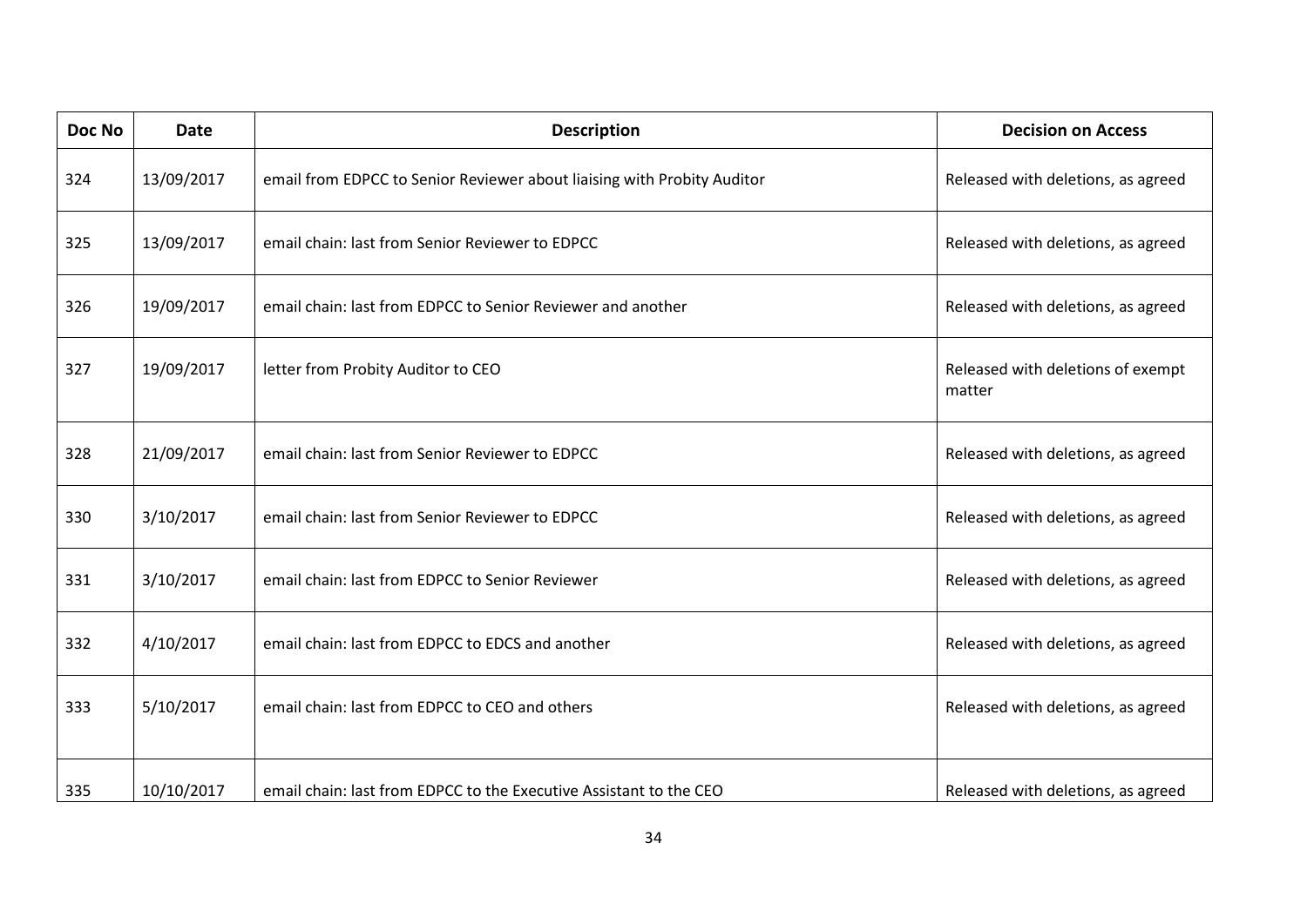| Doc No | <b>Date</b> | <b>Description</b>                                                                                                     | <b>Decision on Access</b>          |
|--------|-------------|------------------------------------------------------------------------------------------------------------------------|------------------------------------|
|        |             |                                                                                                                        |                                    |
| 336    | 11/10/2017  | email chain: last from EDPCC to CEO and another                                                                        | Released with deletions, as agreed |
| 337    | 12/10/2017  | email chain: last from EDPCC to the Executive Assistant to the CEO                                                     | Released with deletions, as agreed |
| 338    | 12/10/2017  | email chain: last from EDCS to Executive Assistant to the CEO and others                                               | Released with deletions, as agreed |
| 339    | 13/10/2017  | email from EDPCC to EDCS                                                                                               | Released with deletions, as agreed |
| 340    | 13/10/2017  | email chain: last from EDPCC to Executive Assistant to the CEO and others                                              | Released with deletions, as agreed |
| 341    | 16/10/2017  | email chain: last from CEO to EDPCC and others                                                                         | Released with deletions, as agreed |
| 342    | 16/10/2017  | letter from CEO to an Organiser of the Community and Public Sector Union                                               | Released with deletions, as agreed |
| 343    | 19/10/2017  | email chain: last from EDPCC to CEO and EDCS                                                                           | Released with deletions, as agreed |
| 344    | 6/11/2017   | email from the Deputy Principal Registrar of the Federal Court in relation to a flooding at the<br>Law Courts Building | Released with deletions, as agreed |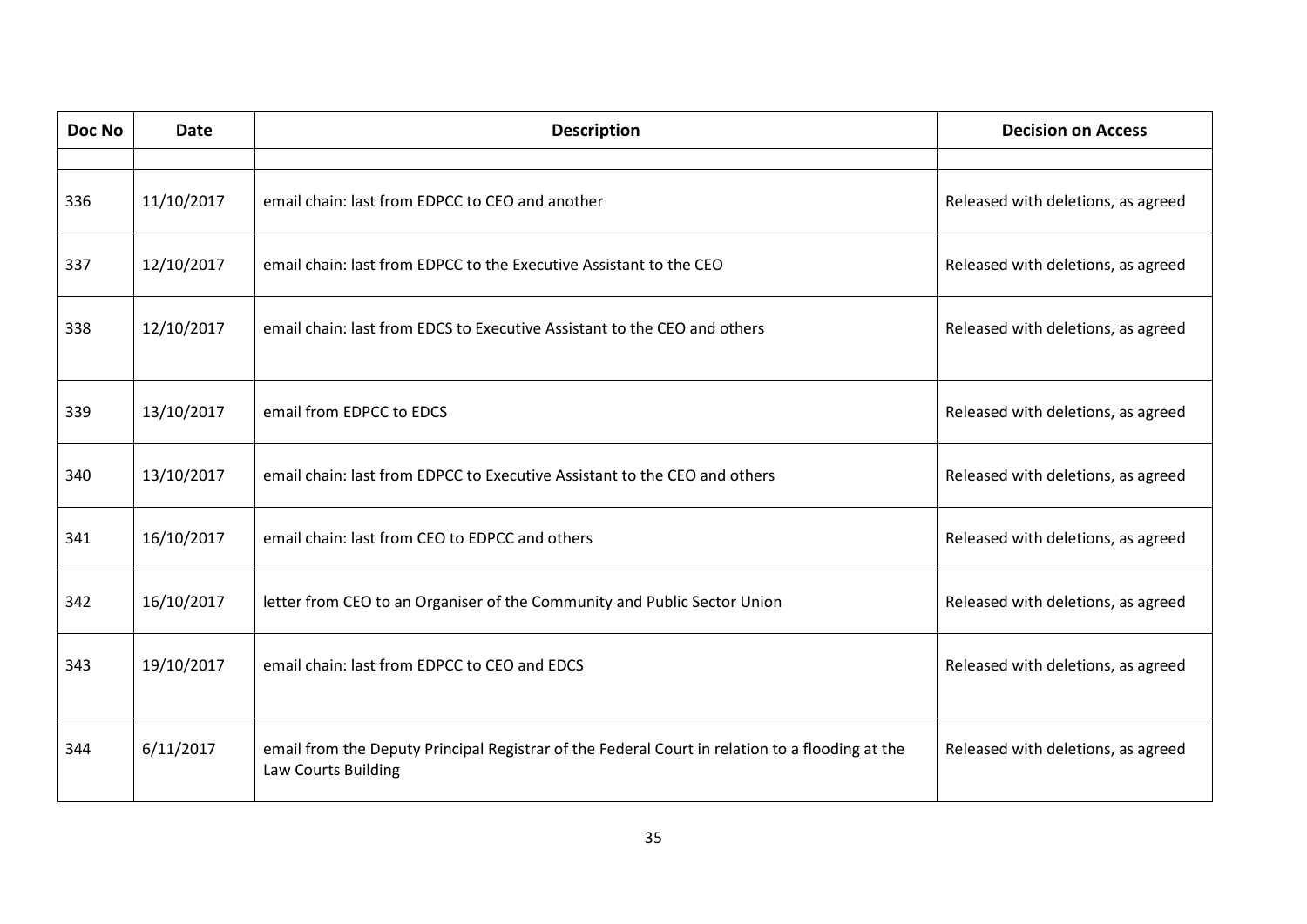| Doc No | <b>Date</b> | <b>Description</b>                                                                     | <b>Decision on Access</b>          |
|--------|-------------|----------------------------------------------------------------------------------------|------------------------------------|
| 345    | 21/11/2017  | email from Senior Reviewer to EDPCC                                                    | Released with deletions, as agreed |
| 346    | 7/12/2017   | email chain: last from CEO to EDPCC                                                    | Released with deletions, as agreed |
| 347    | 7/12/2017   | email chain: last from EDPCC to CEO                                                    | Released with deletions, as agreed |
| 348    | 29/01/2018  | email from a Project Leader in the NNTT to the EDPCC seeking updates on various issues | Released with deletions, as agreed |
| 349    | 05/02/2018  | Letter from Senior Reviewer to Deputy Principal Registrar of the Federal Court         | Released with deletions, as agreed |
| 351    | 7/02/2018   | email chain: last from Acting Native Title Registrar to CEO and another                | Released with deletions, as agreed |
| 352    | 19/02/2018  | email chain: last from EDPCC to a Project Leader in the NNTT                           | Released with deletions, as agreed |
| 353    | 20/02/2018  | email chain: last from a Project Leader in the NNTT to EDPCC                           | Released with deletions, as agreed |
| 354    | 23/02/2018  | email chain: last from EDPCC to Senior Reviewer and another                            | Released with deletions, as agreed |
| 355    | 23/02/2018  | email chain: last from Senior Reviewer to EDPCC                                        | Released with deletions, as agreed |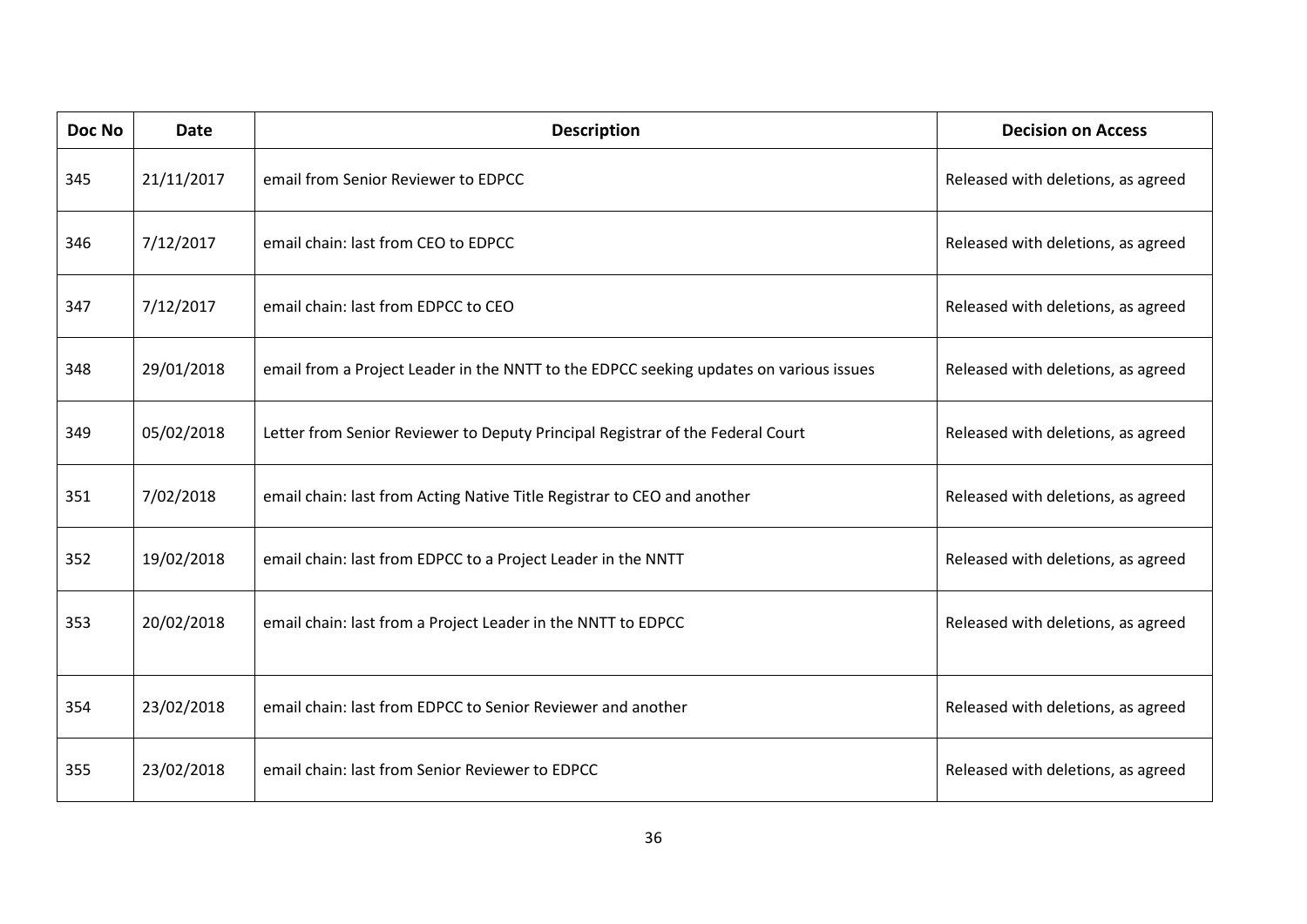| Doc No | <b>Date</b> | <b>Description</b>                                                                                                 | <b>Decision on Access</b>          |
|--------|-------------|--------------------------------------------------------------------------------------------------------------------|------------------------------------|
| 356    | 5/03/2018   | email chain: last from Acting Native Title Registrar to CEO and others                                             | Released with deletions, as agreed |
| 357    | 6/03/2018   | email chain: last from Senior Reviewer to EDPCC                                                                    | Released with deletions, as agreed |
| 358    | 9/03/2018   | email chain: last from Deputy Principal Registrar of the Federal Court to Senior Reviewer                          | Released with deletions, as agreed |
| 359    | 9/03/2018   | email from the Deputy Principal Registrar of the Federal Court of Australia to Principal Reviewer<br>about consent | Released with deletions, as agreed |
| 364    | 19/03/2018  | draft communication addressed to the President of the NNTT                                                         | Released in full                   |
| 365    | 20/03/2018  | revised draft communication addressed to the President of the NNTT                                                 | Released in full                   |
| 366    | 29/03/2018  | email chain: last from Senior Reviewer to EDPCC                                                                    | Released with deletions, as agreed |
| 367    | 12/04/2018  | email chain: last from CEO to the EDPCC                                                                            | Released with deletions, as agreed |
| 368    |             | NNTT document 'A career with the Tribunal - job opportunities for Indigenous Australians                           | Released in full                   |